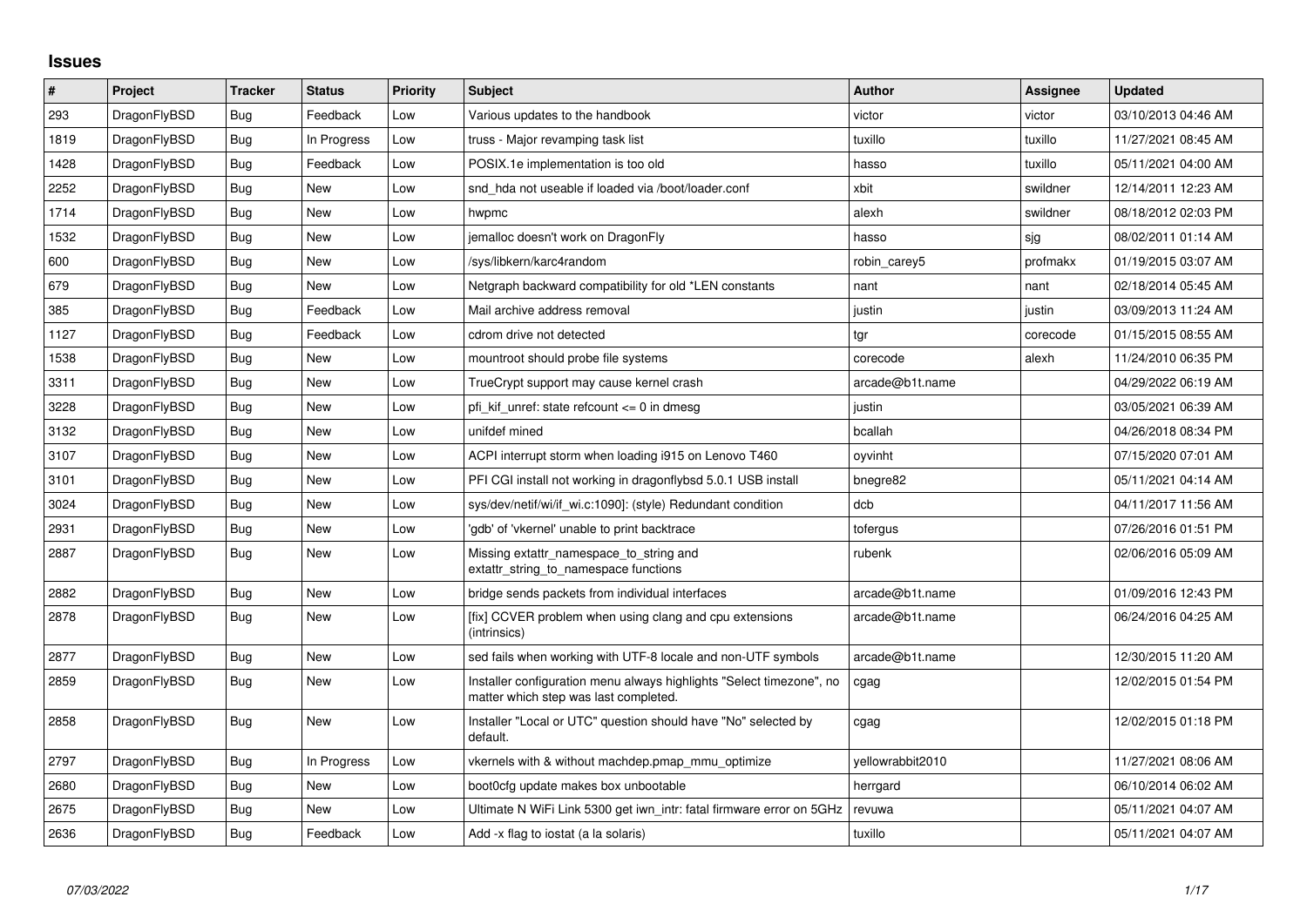| $\#$ | Project      | <b>Tracker</b> | <b>Status</b> | <b>Priority</b> | Subject                                                                                                   | <b>Author</b>      | Assignee  | <b>Updated</b>      |
|------|--------------|----------------|---------------|-----------------|-----------------------------------------------------------------------------------------------------------|--------------------|-----------|---------------------|
| 2631 | DragonFlyBSD | <b>Bug</b>     | In Progress   | Low             | Verify library versioning current with full package build and switch it<br>on (after publishing packages) | tuxillo            |           | 05/11/2021 04:06 AM |
| 2552 | DragonFlyBSD | <b>Bug</b>     | New           | Low             | hammer recovery should indicate progress                                                                  | phma               |           | 05/03/2013 12:13 AM |
| 2529 | DragonFlyBSD | <b>Bug</b>     | New           | Low             | Sundance network adapter is not detected and attached                                                     | kworr              |           | 03/25/2013 02:29 AM |
| 2403 | DragonFlyBSD | Bug            | New           | Low             | newfs - E doesn't handle /dev/serno device names properly                                                 | ftigeot            |           | 08/17/2012 05:07 AM |
| 2095 | DragonFlyBSD | Bug            | New           | Low             | Running installer post-install: Unsupported DFUI transport "                                              | greenrd            |           | 06/26/2011 09:20 AM |
| 2020 | DragonFlyBSD | Bug            | New           | Low             | Port brcm80211 driver from Linux to DragonFly BSD                                                         | studer             |           | 03/05/2011 10:54 PM |
| 1982 | DragonFlyBSD | Bug            | New           | Low             | There is no linuxulator on x86-64                                                                         | herrgard           |           | 05/31/2022 02:25 PM |
| 1947 | DragonFlyBSD | Bug            | New           | Low             | GA-880GM-UD2H (rev. 1.3) AHCI fails to detect disks at the end of<br>the RAID controller                  | eocallaghan        |           | 11/27/2021 08:46 AM |
| 1882 | DragonFlyBSD | Bug            | New           | Low             | Idea for handling new USB vendor/device codes                                                             | bmk                |           | 10/20/2010 12:15 PM |
| 1313 | DragonFlyBSD | Bug            | New           | Low             | Signal code in kernel needs major overhaul (signal queues,<br>si code, si addr)                           | hasso              |           | 05/11/2021 04:00 AM |
| 1148 | DragonFlyBSD | Bug            | In Progress   | Low             | BCM4311 wireless network adapter detected but not functional                                              | archimedes.gaviola |           | 05/11/2021 04:00 AM |
| 725  | DragonFlyBSD | Bug            | In Progress   | Low             | 'make distribution' fails w/'ro' /usr/obj                                                                 | c.turner           |           | 03/09/2013 01:01 PM |
| 285  | DragonFlyBSD | Bug            | Feedback      | Low             | interrupt latency with re without ip address configured                                                   | thomas.nikolajsen  |           | 02/20/2014 10:30 AM |
| 2577 | DragonFlyBSD | Bug            | <b>New</b>    | Normal          | virtio-blk iops performance is cpu limited on high end devices                                            | $g$ js $278$       | vsrinivas | 08/01/2013 02:28 PM |
| 2370 | DragonFlyBSD | Bug            | New           | Normal          | panic: ffs_valloc: dup alloc                                                                              | marino             | vsrinivas | 02/01/2013 09:28 AM |
| 2113 | DragonFlyBSD | <b>Bug</b>     | New           | Normal          | nmalloc threaded program fork leak                                                                        | vsrinivas          | vsrinivas | 08/11/2011 07:25 PM |
| 3089 | DragonFlyBSD | <b>Bug</b>     | In Progress   | Normal          | vtnet(4) - disable TCP checksum offload by default                                                        | jlane              | vadaszi   | 05/11/2021 04:14 AM |
| 2391 | DragonFlyBSD | <b>Bug</b>     | In Progress   | Normal          | System lock with ahci and acpi enabled on ATI RS690 chipset with<br>SMB600 sata controller                | jorisgio           | vadaszi   | 06/03/2015 03:51 PM |
| 3318 | DragonFlyBSD | <b>Bug</b>     | In Progress   | Normal          | Segmenation fault when a process resumed with checkpt exits                                               | zabolekar          | tuxillo   | 06/18/2022 08:24 AM |
| 3314 | DragonFlyBSD | <b>Bug</b>     | New           | Normal          | Bring virtio console(4) from FreeBSD                                                                      | tuxillo            | tuxillo   | 05/29/2022 08:24 AM |
| 3295 | DragonFlyBSD | <b>Bug</b>     | In Progress   | Normal          | Adapt devel/libvirt for nvmm                                                                              | tuxillo            | tuxillo   | 11/03/2021 04:56 PM |
| 3028 | DragonFlyBSD | <b>Bug</b>     | In Progress   | Normal          | installer: confusion of set/get disk encryption passphrase dialogs                                        | liweitianux        | tuxillo   | 06/03/2022 05:13 PM |
| 2496 | DragonFlyBSD | <b>Bug</b>     | New           | Normal          | NTFS malloc limit exceeded                                                                                | plasmob            | tuxillo   | 02/19/2013 08:47 AM |
| 2416 | DragonFlyBSD | <b>Bug</b>     | New           | Normal          | ".' entry can be removed on mounted nfs filesystem                                                        | ftigeot            | tuxillo   | 06/03/2014 04:40 AM |
| 2358 | DragonFlyBSD | Bug            | In Progress   | Normal          | DFBSD v3.0.2.32.g928ca - panic: hammer: insufficient undo FIFO<br>space!                                  | tuxillo            | tuxillo   | 05/10/2021 02:50 AM |
| 1921 | DragonFlyBSD | <b>Bug</b>     | In Progress   | Normal          | we miss mlockall                                                                                          | alexh              | tuxillo   | 06/18/2022 04:08 AM |
| 1876 | DragonFlyBSD | <b>Bug</b>     | New           | Normal          | devfs in jail + logging out from console(ttyv1+) -> panic                                                 | qhwt.dfly          | tuxillo   | 05/31/2022 03:24 PM |
| 1587 | DragonFlyBSD | <b>Bug</b>     | Feedback      | Normal          | can't gdb across fork                                                                                     | corecode           | tuxillo   | 05/11/2021 03:54 AM |
| 1584 | DragonFlyBSD | <b>Bug</b>     | In Progress   | Normal          | can't use ssh from jail: debug1: read_passphrase: can't open<br>/dev/tty: Device busy                     | corecode           | tuxillo   | 05/11/2021 03:53 AM |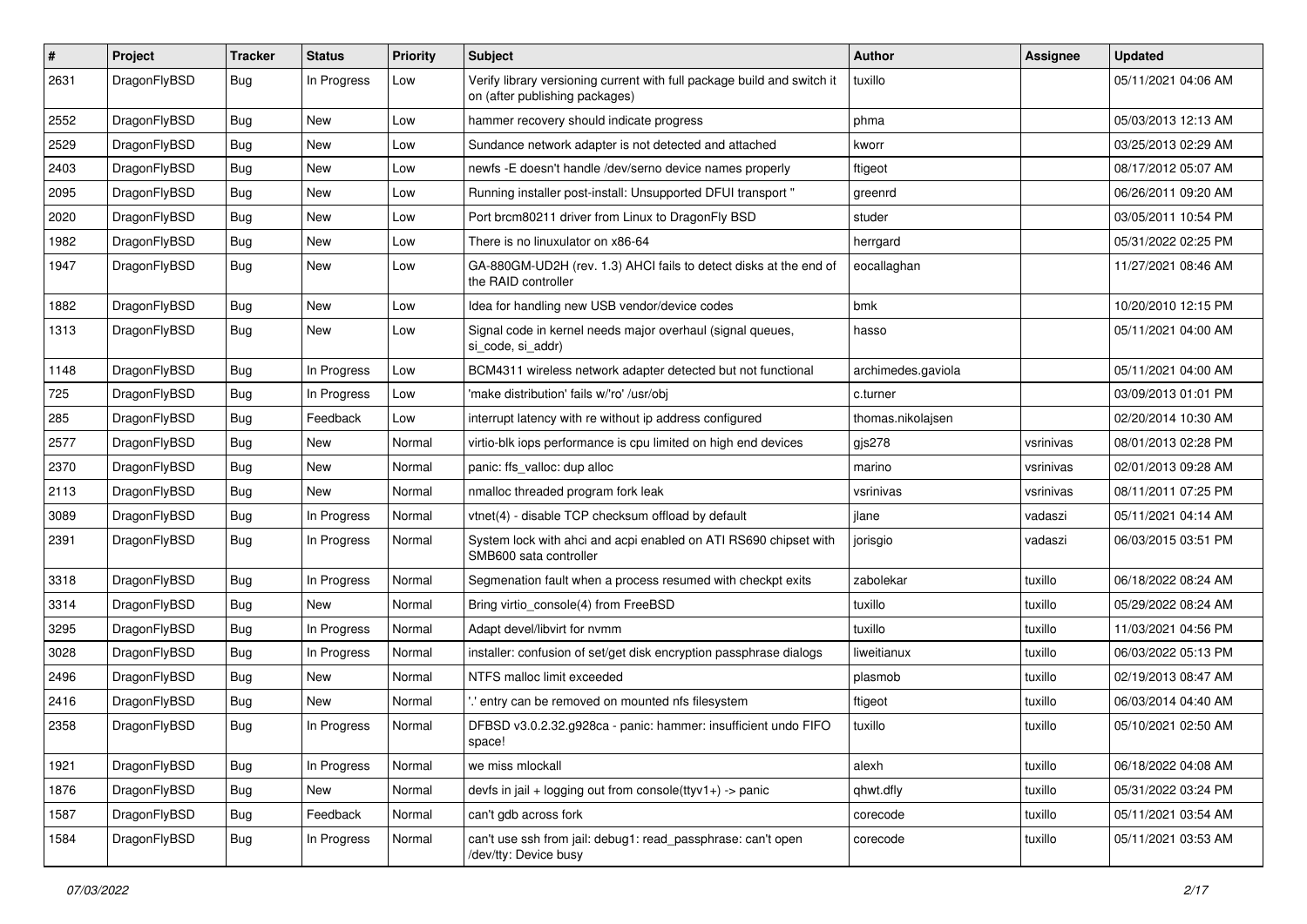| ∦    | Project      | <b>Tracker</b> | <b>Status</b> | <b>Priority</b> | <b>Subject</b>                                                                               | <b>Author</b>  | Assignee  | <b>Updated</b>      |
|------|--------------|----------------|---------------|-----------------|----------------------------------------------------------------------------------------------|----------------|-----------|---------------------|
| 1583 | DragonFlyBSD | <b>Bug</b>     | In Progress   | Normal          | panic: assertion: cursor->trans->sync_lock_refs > 0 in<br>hammer_recover_cursor              | corecode       | tuxillo   | 05/11/2021 03:53 AM |
| 1579 | DragonFlyBSD | <b>Bug</b>     | Feedback      | Normal          | dfly 2.4.1 does not like HP DL360G4p and Smart Array 6400 with<br><b>MSA20</b>               | tomaz.borstnar | tuxillo   | 06/02/2014 02:44 PM |
| 1556 | DragonFlyBSD | <b>Bug</b>     | <b>New</b>    | Normal          | many processes stuck in "hmrrcm", system unusable                                            | corecode       | tuxillo   | 05/11/2021 03:52 AM |
| 1547 | DragonFlyBSD | Bug            | In Progress   | Normal          | disklabel64 automatic sizing                                                                 | corecode       | tuxillo   | 05/11/2021 03:52 AM |
| 1528 | DragonFlyBSD | Bug            | In Progress   | Normal          | ktrace does not show proper return values for pipe(2)                                        | corecode       | tuxillo   | 05/11/2021 03:52 AM |
| 1475 | DragonFlyBSD | Bug            | In Progress   | Normal          | kernel blocks with low memory and syscons setting a high res mode<br>' scrollback            | corecode       | tuxillo   | 05/11/2021 03:52 AM |
| 1474 | DragonFlyBSD | <b>Bug</b>     | <b>New</b>    | Normal          | ithread 1 unexpectedly rescheduled                                                           | corecode       | tuxillo   | 05/11/2021 03:52 AM |
| 1469 | DragonFlyBSD | <b>Bug</b>     | In Progress   | Normal          | Hammer history security concern                                                              | corecode       | tuxillo   | 05/11/2021 03:52 AM |
| 1442 | DragonFlyBSD | Bug            | New           | Normal          | blocking SIGSEGV and triggering a segment violation produces an<br>all CPU consuming process | corecode       | tuxillo   | 05/11/2021 03:52 AM |
| 1440 | DragonFlyBSD | Bug            | <b>New</b>    | Normal          | ptrace/gdb doesn't work after process blocks SIGTRAP                                         | corecode       | tuxillo   | 05/11/2021 03:52 AM |
| 1397 | DragonFlyBSD | <b>Bug</b>     | Feedback      | Normal          | jobs -I output inconsistency when called from script                                         | Anonymous      | tuxillo   | 05/15/2022 05:07 AM |
| 1390 | DragonFlyBSD | Bug            | In Progress   | Normal          | Use id t type for $\{get, set\}$ priority $()$                                               | Anonymous      | tuxillo   | 07/05/2019 02:18 AM |
| 1293 | DragonFlyBSD | <b>Bug</b>     | New           | Normal          | 2.2.1-REL Installer Request                                                                  | mk             | tuxillo   | 05/11/2021 04:00 AM |
| 1287 | DragonFlyBSD | Bug            | Feedback      | Normal          | altg configuration doesn't work                                                              | corecode       | tuxillo   | 05/11/2021 03:51 AM |
| 1030 | DragonFlyBSD | Bug            | In Progress   | Normal          | msdosfs umount panic                                                                         | corecode       | tuxillo   | 05/11/2021 03:51 AM |
| 998  | DragonFlyBSD | Bug            | In Progress   | Normal          | Unconfiguring a vn while it is mounted                                                       | rumcic         | tuxillo   | 05/11/2021 04:00 AM |
| 911  | DragonFlyBSD | <b>Bug</b>     | Feedback      | Normal          | kldload/kernel linker can exceed malloc reserve and panic system                             | corecode       | tuxillo   | 05/11/2021 03:51 AM |
| 901  | DragonFlyBSD | <b>Bug</b>     | Feedback      | Normal          | route show needs to get data from all cpus                                                   | corecode       | tuxillo   | 05/11/2021 03:50 AM |
| 847  | DragonFlyBSD | Bug            | Feedback      | Normal          | processes getting stuck on mount point                                                       | corecode       | tuxillo   | 05/11/2021 03:50 AM |
| 781  | DragonFlyBSD | <b>Bug</b>     | In Progress   | Normal          | fdisk uses wrong geometry on usb flash drives                                                | corecode       | tuxillo   | 05/11/2021 03:50 AM |
| 742  | DragonFlyBSD | Bug            | In Progress   | Normal          | umount problems with multiple mounts                                                         | corecode       | tuxillo   | 06/25/2022 04:02 AM |
| 731  | DragonFlyBSD | Bug            | <b>New</b>    | Normal          | system freeze on "slice too large"                                                           | corecode       | tuxillo   | 06/25/2022 04:01 AM |
| 2585 | DragonFlyBSD | Bug            | New           | Normal          | Dfly 3.4.3 on ESXi 5.1, HP Smart Array P410 passthrough<br>recognised, but not functioning   | yggdrasil      | swildner  | 05/09/2022 08:14 AM |
| 2265 | DragonFlyBSD | Bug            | <b>New</b>    | Normal          | mbsrtowcs does not properly handle invalid mbstate t in ps                                   | c.turner1      | swildner  | 01/10/2012 07:56 PM |
| 341  | DragonFlyBSD | Bug            | <b>New</b>    | Normal          | Vinum erroneously repors devices as busy                                                     | corecode       | swildner  | 01/21/2012 04:50 AM |
| 1769 | DragonFlyBSD | Bug            | New           | Normal          | panic: assertion: tp->tt_msg->tt_cpuid == mycpuid in<br>tcp_callout_active                   | pavalos        | sjg       | 05/15/2022 11:07 AM |
| 1302 | DragonFlyBSD | <b>Bug</b>     | In Progress   | Normal          | Checkpoint regression?                                                                       | sjg            | sjg       | 07/10/2013 05:22 PM |
| 168  | DragonFlyBSD | <b>Bug</b>     | In Progress   | Normal          | Livelocked limit engaged while trying to setup IPW wireless                                  | mschacht       | sepherosa | 05/11/2021 04:05 AM |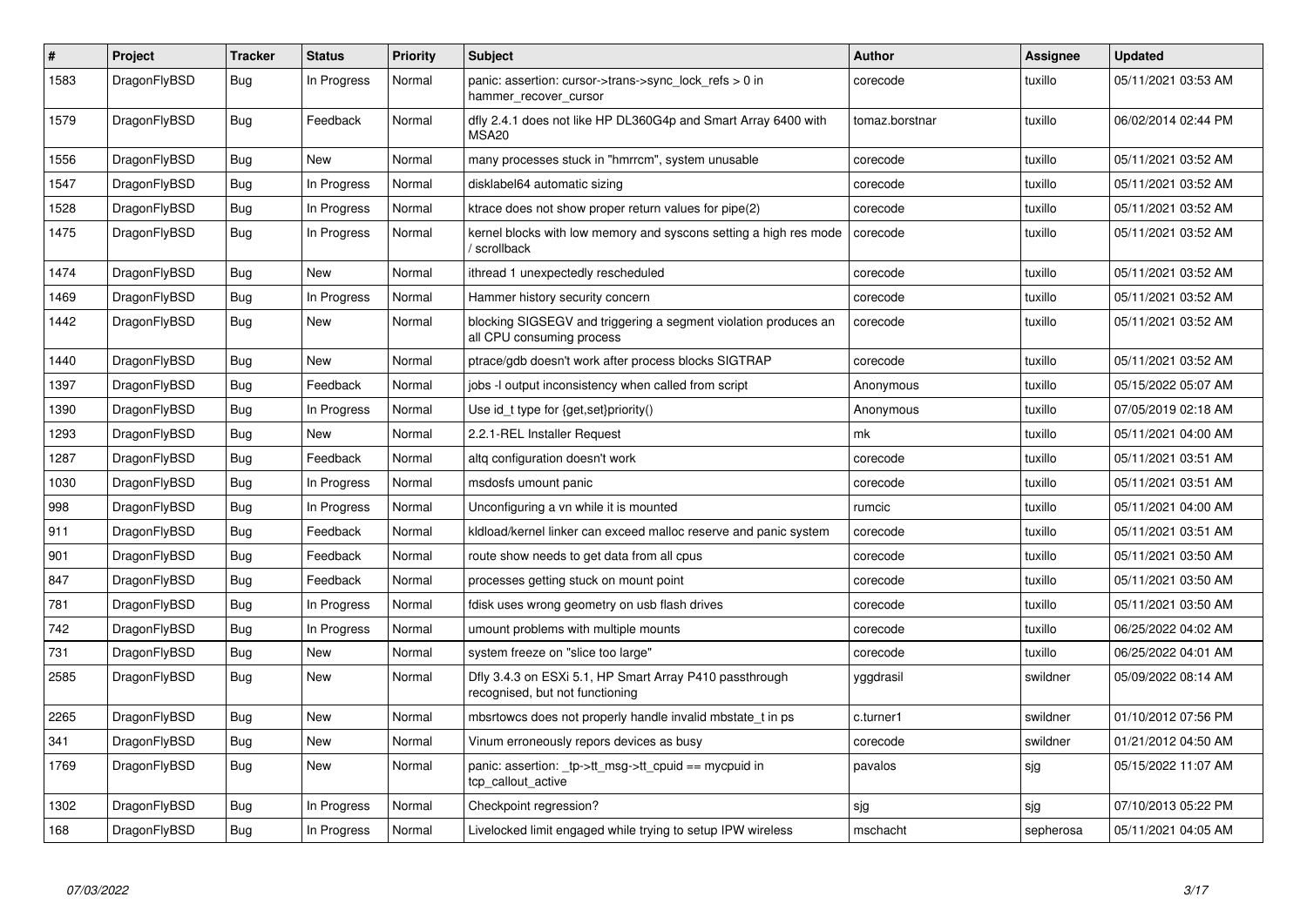| $\#$ | Project      | <b>Tracker</b> | <b>Status</b> | <b>Priority</b> | Subject                                                                                                                                                  | <b>Author</b> | Assignee | <b>Updated</b>      |
|------|--------------|----------------|---------------|-----------------|----------------------------------------------------------------------------------------------------------------------------------------------------------|---------------|----------|---------------------|
| 2822 | DragonFlyBSD | Bug            | <b>New</b>    | Normal          | USB 3.0 stick throws "reading primary partition table: error<br>accessing offset 000[] for 152" error, while the stick works on any<br>other OS I tested | revuwa        | profmakx | 06/29/2015 05:56 AM |
| 2746 | DragonFlyBSD | Bug            | <b>New</b>    | Normal          | some fraction of xterms started from the xmonad window manager<br>get killed with SIGALRM                                                                | isenmann      | profmakx | 12/28/2014 02:51 AM |
| 2549 | DragonFlyBSD | <b>Bug</b>     | In Progress   | Normal          | netgraph7: Kernel page fault.                                                                                                                            | russiane39    | nant     | 05/10/2013 11:20 PM |
| 1969 | DragonFlyBSD | Bug            | New           | Normal          | pf-related network problem                                                                                                                               | pavalos       | lentferj | 02/01/2011 06:57 PM |
| 1964 | DragonFlyBSD | <b>Bug</b>     | <b>New</b>    | Normal          | iwn (panic assertion : wlan_assert_serialized)                                                                                                           | sjmm.ptr      | josepht  | 02/01/2011 12:57 PM |
| 1946 | DragonFlyBSD | <b>Bug</b>     | New           | Normal          | ieee80211 panic                                                                                                                                          | pavalos       | josepht  | 01/27/2011 06:00 PM |
| 1593 | DragonFlyBSD | Bug            | Feedback      | Normal          | panic: assertion: ccb == ap->ap_err_ccb in ahci_put_err_ccb                                                                                              | ftigeot       | ftigeot  | 05/15/2022 05:09 AM |
| 2819 | DragonFlyBSD | <b>Bug</b>     | In Progress   | Normal          | Random micro system freezes after a week of uptime                                                                                                       | ftigeot       | dillon   | 08/16/2015 08:46 PM |
| 2092 | DragonFlyBSD | <b>Bug</b>     | New           | Normal          | Panic: Bad link elm 0x next->prev != elm                                                                                                                 | masterblaster | dillon   | 12/04/2011 12:49 PM |
| 2037 | DragonFlyBSD | Bug            | Feedback      | Normal          | Panic Bad link elm while building packages                                                                                                               | ftigeot       | dillon   | 04/21/2011 07:20 AM |
| 1411 | DragonFlyBSD | <b>Bug</b>     | Feedback      | Normal          | Burning doesn't work with ahci(4)                                                                                                                        | hasso         | dillon   | 05/11/2021 04:00 AM |
| 2353 | DragonFlyBSD | <b>Bug</b>     | In Progress   | Normal          | panic: assertion "gd->gd_spinlocks_wr == 0" failed in<br>bsd4_schedulerclock                                                                             | jaydg         | alexh    | 11/28/2012 01:57 AM |
| 2100 | DragonFlyBSD | Bug            | Feedback      | Normal          | devfs related panic                                                                                                                                      | sepherosa     | alexh    | 07/10/2011 02:29 PM |
| 1430 | DragonFlyBSD | Bug            | <b>New</b>    | Normal          | Buggy w(1)?                                                                                                                                              | hasso         | alexh    | 11/24/2010 08:09 AM |
| 3319 | DragonFlyBSD | <b>Bug</b>     | New           | Normal          | setproctitle() calls can change effect of later setproctitle() calls                                                                                     | tonyc         |          | 06/29/2022 06:10 PM |
| 3317 | DragonFlyBSD | <b>Bug</b>     | In Progress   | Normal          | Network vtnet0 not working on Hetzner cloud                                                                                                              | mneumann      |          | 06/18/2022 03:55 AM |
| 3316 | DragonFlyBSD | Bug            | <b>New</b>    | Normal          | hammer2 dirent create() allows creating >1 dirents with the same<br>name                                                                                 | tkusumi       |          | 06/05/2022 12:35 PM |
| 3313 | DragonFlyBSD | Bug            | <b>New</b>    | Normal          | Can't boot from my live USB at all. The kernel loading process<br>hangs.                                                                                 | rempas        |          | 06/03/2022 12:16 AM |
| 3310 | DragonFlyBSD | Bug            | In Progress   | Normal          | NVMM+QEMU fail to boot with UEFI: Mem Assist Failed<br>[gpa=0xfffffff0]                                                                                  | liweitianux   |          | 01/11/2022 03:22 PM |
| 3302 | DragonFlyBSD | Bug            | <b>New</b>    | Normal          | Will not boot on System76 Lemur Pro (lemp10)                                                                                                             | piecuch       |          | 11/03/2021 10:21 AM |
| 3301 | DragonFlyBSD | <b>Bug</b>     | New           | Normal          | Gkrellm from the packages is not showing logged in users in main<br>window, logged in users always $== 0$                                                | adrian        |          | 01/08/2022 04:24 AM |
| 3300 | DragonFlyBSD | Bug            | <b>New</b>    | Normal          | Running Xvnc from TigerVNC package through the INETD daemon<br>in TCP WAIT mode fails hard                                                               | adrian        |          | 01/08/2022 04:25 AM |
| 3299 | DragonFlyBSD | <b>Bug</b>     | In Progress   | Normal          | DragonFlyBSD reports utterly wrong uptime (most of the time, right<br>after booting in)                                                                  | adrian        |          | 11/11/2021 01:43 PM |
| 3298 | DragonFlyBSD | Bug            | New           | Normal          | Running "w" and having logged in via XDM through VNC, "w" prints<br>an extra error message                                                               | piecuch       |          | 10/25/2021 09:16 AM |
| 3284 | DragonFlyBSD | Bug            | New           | Normal          | Wrong towlower() result for U+038A                                                                                                                       | bhaible       |          | 07/10/2021 03:34 AM |
| 3283 | DragonFlyBSD | Bug            | New           | Normal          | mknodat() cannot create FIFOs                                                                                                                            | bhaible       |          | 07/10/2021 03:34 AM |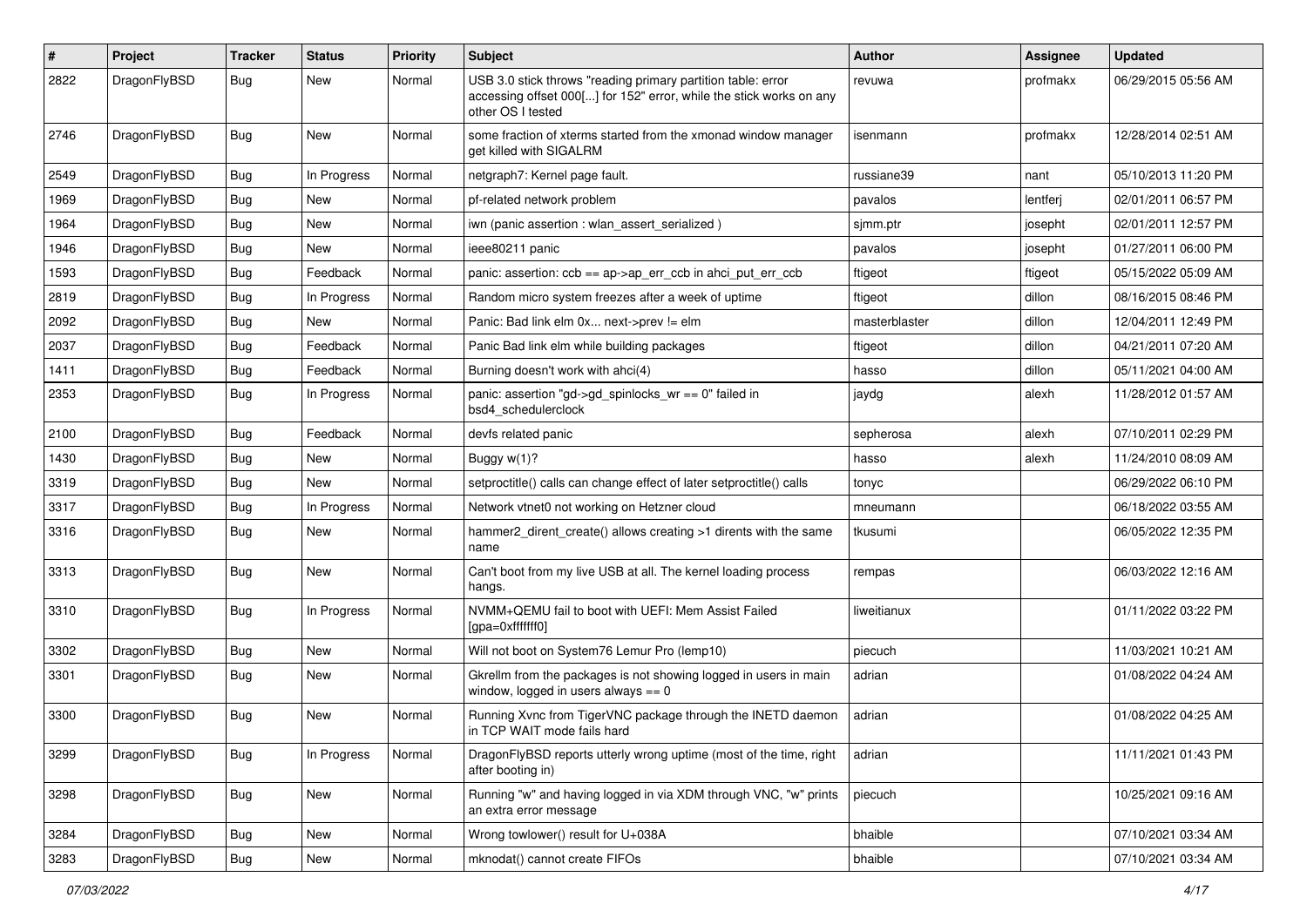| $\sharp$ | Project      | <b>Tracker</b> | <b>Status</b> | <b>Priority</b> | Subject                                                                             | <b>Author</b>     | Assignee | <b>Updated</b>      |
|----------|--------------|----------------|---------------|-----------------|-------------------------------------------------------------------------------------|-------------------|----------|---------------------|
| 3282     | DragonFlyBSD | <b>Bug</b>     | New           | Normal          | unexpected errno value from fopen()                                                 | bhaible           |          | 07/10/2021 03:34 AM |
| 3281     | DragonFlyBSD | <b>Bug</b>     | <b>New</b>    | Normal          | Crash after leaving unattended for a while                                          | bhaible           |          | 07/10/2021 03:32 AM |
| 3280     | DragonFlyBSD | <b>Bug</b>     | New           | Normal          | KMS console and i915(4) not working in 6.0                                          | cmusser           |          | 07/10/2021 03:35 AM |
| 3278     | DragonFlyBSD | Bug            | New           | Normal          | Second screen image is distorted                                                    | arcade@b1t.name   |          | 07/10/2021 03:36 AM |
| 3269     | DragonFlyBSD | <b>Bug</b>     | In Progress   | Normal          | Is double-buffer'd buf still required by HAMMER2 ?                                  | tkusumi           |          | 05/12/2021 04:09 PM |
| 3252     | DragonFlyBSD | <b>Bug</b>     | <b>New</b>    | Normal          | tcsetattr/tcgetattr set errno incorrectly on non-TTY                                | tonyc             |          | 10/26/2020 09:34 PM |
| 3249     | DragonFlyBSD | <b>Bug</b>     | New           | Normal          | HAMMER2 fsync(2) not working properly                                               | tkusumi           |          | 09/21/2020 07:07 AM |
| 3247     | DragonFlyBSD | <b>Bug</b>     | <b>New</b>    | Normal          | Kernel panic doing nothing much                                                     | phma              |          | 09/12/2020 11:40 PM |
| 3246     | DragonFlyBSD | <b>Bug</b>     | New           | Normal          | HAMMER2 unable to handle ENOSPC properly                                            | tkusumi           |          | 09/04/2020 11:11 AM |
| 3245     | DragonFlyBSD | <b>Bug</b>     | <b>New</b>    | Normal          | panic: free: guard1x fail, i915 load from loader.conf                               | polachok          |          | 08/21/2020 10:36 AM |
| 3243     | DragonFlyBSD | <b>Bug</b>     | New           | Normal          | SMART status not reported properly for SSD disks                                    | daftaupe          |          | 09/09/2020 11:03 PM |
| 3239     | DragonFlyBSD | <b>Bug</b>     | <b>New</b>    | Normal          | unable to SIGKILL glitched emacs                                                    | piecuch           |          | 05/26/2020 03:30 AM |
| 3238     | DragonFlyBSD | <b>Bug</b>     | <b>New</b>    | Normal          | race conditions when printing from vkernel console                                  | piecuch           |          | 05/19/2020 02:50 PM |
| 3235     | DragonFlyBSD | <b>Bug</b>     | New           | Normal          | Kernel panic in devfs vnops.c                                                       | mneumann          |          | 04/28/2020 07:00 AM |
| 3231     | DragonFlyBSD | <b>Bug</b>     | <b>New</b>    | Normal          | wifi drops on 5.8                                                                   | tse               |          | 04/06/2020 05:08 AM |
| 3226     | DragonFlyBSD | <b>Bug</b>     | New           | Normal          | Xorg freezes in vm: thread stuck in "objtrm1"                                       | peeter            |          | 04/08/2020 02:10 AM |
| 3225     | DragonFlyBSD | <b>Bug</b>     | <b>New</b>    | Normal          | nfsd freeze when using qemu                                                         | tse               |          | 03/17/2020 11:52 AM |
| 3224     | DragonFlyBSD | <b>Bug</b>     | New           | Normal          | Kernel panic when trying to ping6                                                   | zhtw              |          | 03/08/2020 08:55 AM |
| 3222     | DragonFlyBSD | <b>Bug</b>     | <b>New</b>    | Normal          | gcc - undefined reference to '__atomic_load' (missing libatomic?)                   | mneumann          |          | 02/08/2020 02:45 AM |
| 3219     | DragonFlyBSD | <b>Bug</b>     | New           | Normal          | x11/xorg port can not be build                                                      | <b>UlasSAYGIN</b> |          | 03/31/2020 08:57 AM |
| 3218     | DragonFlyBSD | <b>Bug</b>     | <b>New</b>    | Normal          | Kernel panics are not sent to comconsole when booted over EFI                       | mqudsi            |          | 12/02/2019 08:52 PM |
| 3217     | DragonFlyBSD | <b>Bug</b>     | New           | Normal          | rescue tools: make install fails if rescue folder doesn't exist                     | t dfbsd           |          | 11/27/2019 08:16 PM |
| 3215     | DragonFlyBSD | <b>Bug</b>     | <b>New</b>    | Normal          | Hang in tcdrain(3) after write(3)                                                   | noloader          |          | 11/25/2019 03:08 PM |
| 3209     | DragonFlyBSD | <b>Bug</b>     | New           | Normal          | svc has some minor bugs                                                             | arcade@b1t.name   |          | 10/24/2019 09:08 AM |
| 3208     | DragonFlyBSD | <b>Bug</b>     | New           | Normal          | Crash related to nfsd                                                               | tse               |          | 06/11/2020 05:52 AM |
| 3199     | DragonFlyBSD | Bug            | New           | Normal          | PFS label not found panic                                                           | tse               |          | 08/21/2019 03:51 AM |
| 3197     | DragonFlyBSD | <b>Bug</b>     | New           | Normal          | DragonFly upgrades                                                                  | tse               |          | 04/18/2020 04:18 PM |
| 3196     | DragonFlyBSD | <b>Bug</b>     | New           | Normal          | test issue after redmine upgrade (2)                                                | tuxillo           |          | 07/05/2019 04:33 AM |
| 3189     | DragonFlyBSD | Bug            | New           | Normal          | Allow DragonFly Mail Agent to accept an alternate config via<br>command line switch | iang              |          | 08/16/2021 12:42 AM |
| 3184     | DragonFlyBSD | <b>Bug</b>     | New           | Normal          | tsleep(9) return value when PCATCH specified                                        | tkusumi           |          | 04/03/2019 06:49 AM |
| 3170     | DragonFlyBSD | <b>Bug</b>     | New           | Normal          | repeatable nfsd crash                                                               | tse               |          | 06/11/2020 05:52 AM |
| 3165     | DragonFlyBSD | <b>Bug</b>     | New           | Normal          | Looping at boot time                                                                | gop               |          | 12/28/2018 01:04 PM |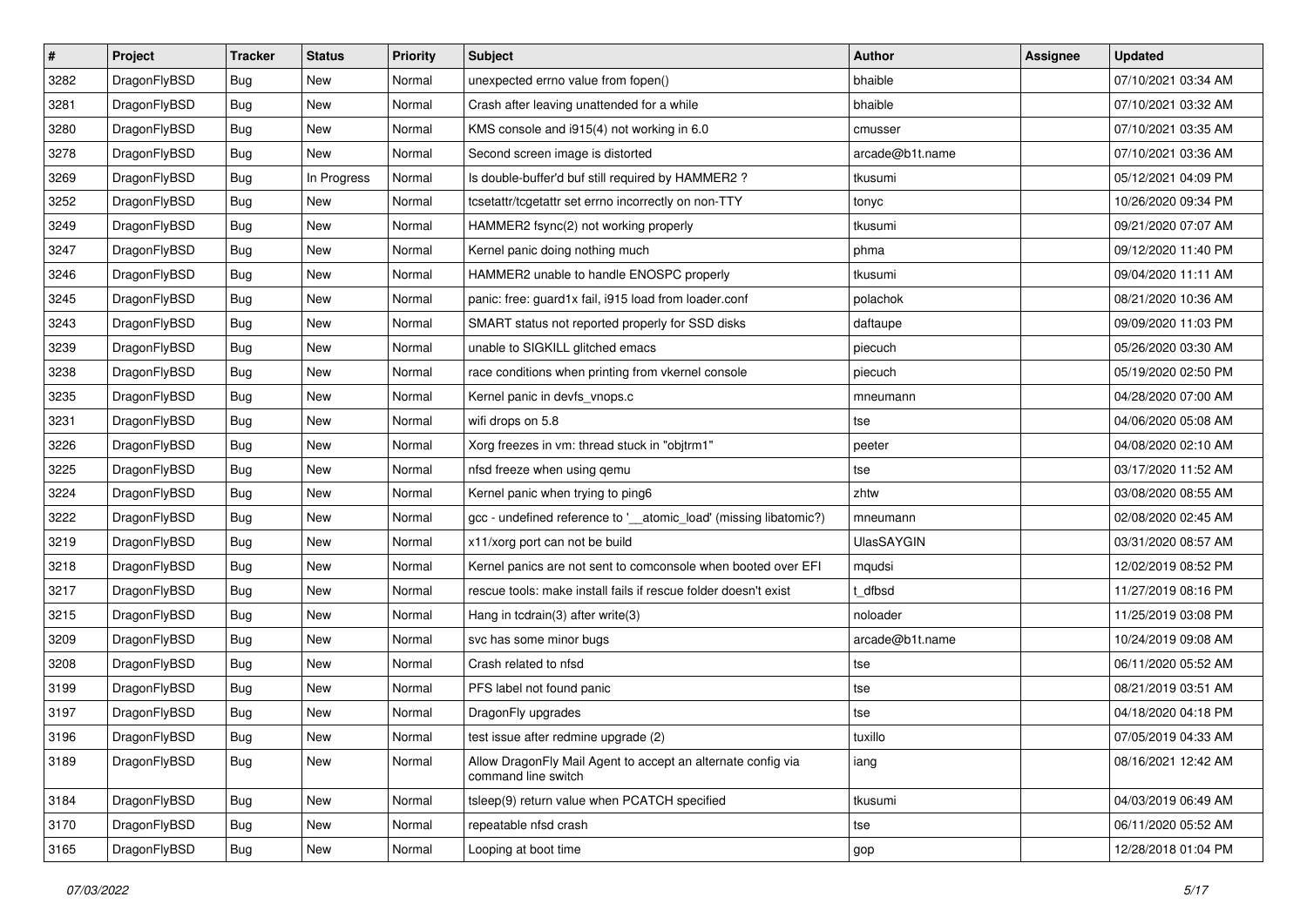| $\sharp$ | Project      | <b>Tracker</b> | <b>Status</b> | <b>Priority</b> | Subject                                                                                                            | <b>Author</b>          | Assignee | <b>Updated</b>      |
|----------|--------------|----------------|---------------|-----------------|--------------------------------------------------------------------------------------------------------------------|------------------------|----------|---------------------|
| 3157     | DragonFlyBSD | <b>Bug</b>     | <b>New</b>    | Normal          | TP-Link UE300 not working in 5.2-RELEASE                                                                           | tuxillo                |          | 11/15/2018 02:08 PM |
| 3152     | DragonFlyBSD | <b>Bug</b>     | Feedback      | Normal          | Console's size in ttyv0 and single user mode is sticking to 80x25,<br>while ttyv1 can make use of the whole screen | overtime               |          | 02/24/2019 01:08 AM |
| 3143     | DragonFlyBSD | <b>Bug</b>     | <b>New</b>    | Normal          | assertion "0" failed in hammer2 inode xop chain sync                                                               | cbin                   |          | 07/18/2018 12:50 PM |
| 3141     | DragonFlyBSD | <b>Bug</b>     | New           | Normal          | dhclient blocks boot process                                                                                       | rowo                   |          | 12/16/2018 11:01 AM |
| 3139     | DragonFlyBSD | <b>Bug</b>     | New           | Normal          | USB Mouse Does Not Work in DragonflyBSD guest on VirtualBox                                                        | chiguy1256             |          | 06/24/2018 10:14 PM |
| 3134     | DragonFlyBSD | <b>Bug</b>     | <b>New</b>    | Normal          | RFC 3021 (/31 networks) appear to be unsupported                                                                   | jailbird               |          | 05/16/2018 11:03 PM |
| 3120     | DragonFlyBSD | <b>Bug</b>     | <b>New</b>    | Normal          | Intel AC 8260 firmware does not load                                                                               | Vintodrimmer           |          | 08/28/2018 03:30 AM |
| 3117     | DragonFlyBSD | <b>Bug</b>     | New           | Normal          | Problem with colours if "intel" video-driver used                                                                  | dpostolov              |          | 01/07/2018 11:35 PM |
| 3116     | DragonFlyBSD | <b>Bug</b>     | New           | Normal          | da0 detects on very big volume if to _remove_ usb install stick and<br>reboot on Intel NUC5PPYH                    | dpostolov              |          | 01/07/2018 09:40 PM |
| 3110     | DragonFlyBSD | <b>Bug</b>     | <b>New</b>    | Normal          | crash with ipfw3 under load                                                                                        | bnegre82               |          | 12/09/2017 06:22 AM |
| 3076     | DragonFlyBSD | Bug            | New           | Normal          | sys/dev/netif/ig hal/e1000 ich8lan.c:1594: sanity checking mixup?                                                  | dcb                    |          | 10/11/2017 01:58 AM |
| 3052     | DragonFlyBSD | Bug            | <b>New</b>    | Normal          | panic DragonFly v4.8.1-RELEASE by mounting a malformed NTFS<br>image [64.000]                                      | open.source@ribose.com |          | 08/14/2017 03:22 AM |
| 3051     | DragonFlyBSD | Bug            | <b>New</b>    | Normal          | panic DragonFly v4.8.1-RELEASE by mounting a malformed NTFS<br>image [12.000]                                      | open.source@ribose.com |          | 08/14/2017 03:20 AM |
| 3049     | DragonFlyBSD | <b>Bug</b>     | New           | Normal          | panic DragonFly v4.8.1-RELEASE by mounting a malformed<br>msdosfs image [12.128]                                   | open.source@ribose.com |          | 08/14/2017 02:53 AM |
| 3047     | DragonFlyBSD | Bug            | <b>New</b>    | Normal          | HAMMER critical write error                                                                                        | samuel                 |          | 06/19/2019 09:50 AM |
| 3036     | DragonFlyBSD | Bug            | New           | Normal          | panic in icmp_redirect_start() ASSERT_IN_NETISR(0)                                                                 | tautolog               |          | 05/11/2017 07:27 PM |
| 3035     | DragonFlyBSD | Bug            | New           | Normal          | panic: assertion "cpu $>= 0$ && cpu $<$ ncpus" failed in netisr cpuport<br>at /usr/src/sys/net/netisr2.h:87        | masu                   |          | 05/11/2017 01:24 AM |
| 3029     | DragonFlyBSD | Bug            | New           | Normal          | Running DflyBSD 4.8 on FreeBSD bhyve as a guest                                                                    | iron                   |          | 05/13/2022 04:33 AM |
| 3025     | DragonFlyBSD | Bug            | New           | Normal          | sys/dev/powermng/powernow/powernow.c:284: bad comparison?                                                          | dcb                    |          | 09/23/2017 07:45 AM |
| 3022     | DragonFlyBSD | Bug            | New           | Normal          | sys/dev/netif/ath/ath/if_ath.c:2142: strange bitmask?                                                              | dcb                    |          | 04/11/2017 11:49 AM |
| 3021     | DragonFlyBSD | Bug            | In Progress   | Normal          | sys/dev/drm/i915/i915_gem_stolen.c:115]: (error) Signed integer<br>overflow for expression '65535<<20'             | dcb                    |          | 04/11/2017 12:46 PM |
| 3018     | DragonFlyBSD | Bug            | New           | Normal          | sys/bus/u4b/wlan/if run.c:5464]: (style) Redundant condition                                                       | dcb                    |          | 04/11/2017 11:26 AM |
| 3011     | DragonFlyBSD | Bug            | In Progress   | Normal          | dragonfly/sys/dev/netif/re/re.c: suspicious code?                                                                  | dcb                    |          | 07/29/2017 01:26 AM |
| 3006     | DragonFlyBSD | <b>Bug</b>     | New           | Normal          | boot0cfg: panic in kern_udev.c in function _udev_dict_set_cstr when   MichiGreat<br>installing in VirtualBox       |                        |          | 04/01/2017 02:22 PM |
| 2994     | DragonFlyBSD | <b>Bug</b>     | <b>New</b>    | Normal          | Intermittent boot hangs after git: hammer - HAMMER Version 7                                                       | davshao                |          | 03/30/2017 02:06 PM |
| 2972     | DragonFlyBSD | Bug            | <b>New</b>    | Normal          | ipfw3 "deny to me" does not work correctly                                                                         | mneumann               |          | 12/27/2016 12:11 PM |
| 2970     | DragonFlyBSD | <b>Bug</b>     | New           | Normal          | kernel 4.7: "Is -I" causes panic on UDF filesystem: "bgetvp -<br>overlapping buffer"                               | peeter                 |          | 12/21/2016 02:46 AM |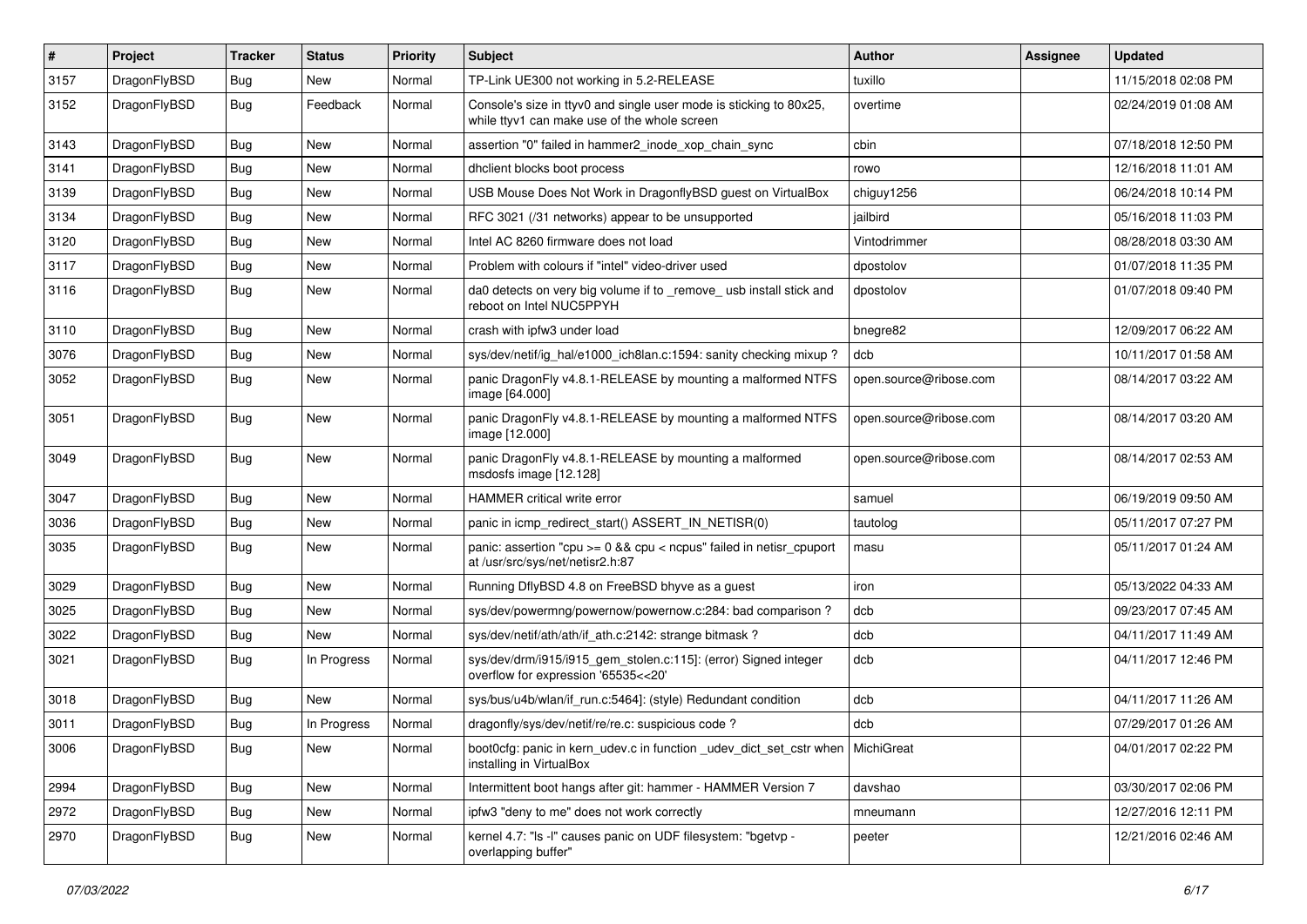| $\pmb{\#}$ | Project      | <b>Tracker</b> | <b>Status</b> | <b>Priority</b> | Subject                                                                                                              | <b>Author</b>    | <b>Assignee</b> | <b>Updated</b>      |
|------------|--------------|----------------|---------------|-----------------|----------------------------------------------------------------------------------------------------------------------|------------------|-----------------|---------------------|
| 2958       | DragonFlyBSD | Bug            | Feedback      | Normal          | Hammer FS dies during pruning after massive write load                                                               | neilb            |                 | 10/11/2016 04:20 AM |
| 2957       | DragonFlyBSD | Bug            | Feedback      | Normal          | swapoff -a followed by swapon -a doesn't give your swap back                                                         | neilb            |                 | 10/09/2016 04:17 AM |
| 2936       | DragonFlyBSD | Bug            | New           | Normal          | loader.efi crashes while loading kernel                                                                              | spaceille        |                 | 08/20/2016 06:17 AM |
| 2924       | DragonFlyBSD | Bug            | New           | Normal          | cat -v fails to tag characters in extended table with M- prefix with<br>some locales                                 | sevan            |                 | 07/11/2016 07:18 AM |
| 2917       | DragonFlyBSD | Bug            | <b>New</b>    | Normal          | da8: reading primary partition table: error accessing offset<br>000000000000 for 512                                 | liweitianux      |                 | 05/11/2021 08:43 PM |
| 2898       | DragonFlyBSD | Bug            | <b>New</b>    | Normal          | HAMMER panic                                                                                                         | pavalos          |                 | 11/03/2018 07:05 AM |
| 2892       | DragonFlyBSD | Bug            | <b>New</b>    | Normal          | swap pager:indefinite wait bufferf error                                                                             | lhmwzy           |                 | 02/21/2016 10:32 PM |
| 2891       | DragonFlyBSD | Bug            | <b>New</b>    | Normal          | Kernel panic in IEEE802.11 related code                                                                              | shamaz           |                 | 05/29/2016 05:49 PM |
| 2890       | DragonFlyBSD | Bug            | <b>New</b>    | Normal          | not able to boot usb installer on Toshiba Chromebook 2                                                               | johnnywhishbone  |                 | 02/22/2016 03:42 AM |
| 2886       | DragonFlyBSD | Bug            | <b>New</b>    | Normal          | dragonfly mail agent: sending a testmail causes high system load                                                     | worf             |                 | 02/05/2016 05:53 AM |
| 2881       | DragonFlyBSD | Bug            | <b>New</b>    | Normal          | Pulseaudio hangs/resets system when starting X11                                                                     | mneumann         |                 | 01/09/2016 03:08 AM |
| 2874       | DragonFlyBSD | Bug            | New           | Normal          | make world DESTDIR=/emptydir fails                                                                                   | pascii           |                 | 12/25/2015 07:04 AM |
| 2863       | DragonFlyBSD | Bug            | <b>New</b>    | Normal          | HAMMER synch tid is zero                                                                                             | shamaz           |                 | 12/12/2015 11:24 PM |
| 2857       | DragonFlyBSD | Bug            | <b>New</b>    | Normal          | hammer stalls via bitcoin-qt                                                                                         | tkusumi          |                 | 11/30/2015 06:52 AM |
| 2852       | DragonFlyBSD | Bug            | <b>New</b>    | Normal          | Hammer File System - hangs on undo during system boot / mount -<br>will not recover on DragonFlyBSD newer than 3.6.0 | abale            |                 | 05/11/2021 04:07 AM |
| 2840       | DragonFlyBSD | Bug            | New           | Normal          | wrong voltage is reported                                                                                            | yellowrabbit2010 |                 | 09/11/2015 06:09 PM |
| 2835       | DragonFlyBSD | Bug            | <b>New</b>    | Normal          | /usr/include/c++/5.0/bits/c++locale.h likes<br>POSIX_C_SOURCE>=200809                                                | davshao          |                 | 11/18/2015 03:40 AM |
| 2820       | DragonFlyBSD | Bug            | <b>New</b>    | Normal          | TP-Link USB Wi-Fi adapter cannot be reattached to the system                                                         | shamaz           |                 | 05/22/2015 09:45 PM |
| 2816       | DragonFlyBSD | Bug            | <b>New</b>    | Normal          | A multitasking process being debugged can get stuck                                                                  | phma             |                 | 05/19/2015 03:57 AM |
| 2812       | DragonFlyBSD | Bug            | New           | Normal          | Panic on Intel DE3815TYKHE                                                                                           | tmorp            |                 | 05/14/2015 03:14 PM |
| 2809       | DragonFlyBSD | Bug            | <b>New</b>    | Normal          | hammer mirror-stream                                                                                                 | masu             |                 | 04/10/2015 12:33 AM |
| 2808       | DragonFlyBSD | Bug            | <b>New</b>    | Normal          | X freeze by switching between X and VT - results in black screen                                                     | lukesky333       |                 | 05/11/2021 03:55 AM |
| 2806       | DragonFlyBSD | Bug            | New           | Normal          | failed to configure a link-local address on ath0 (errno = 22)                                                        | Chingyuan        |                 | 05/25/2021 01:00 AM |
| 2803       | DragonFlyBSD | Bug            | New           | Normal          | HAMMER: Warning: UNDO area too small!                                                                                | ftigeot          |                 | 03/11/2015 03:42 PM |
| 2802       | DragonFlyBSD | <b>Bug</b>     | New           | Normal          | USB Wifi urtwn0 crash from cd boot                                                                                   | opvalues         |                 | 03/10/2015 01:07 AM |
| 2799       | DragonFlyBSD | <b>Bug</b>     | New           | Normal          | Fatal trap 12 caused by moused(8) -p /dev/cual0                                                                      | opvalues         |                 | 03/04/2015 11:01 PM |
| 2788       | DragonFlyBSD | Bug            | New           | Normal          | ioctl GSLICEINFO: Not working for vnode slice                                                                        | mneumann         |                 | 02/12/2015 07:49 AM |
| 2738       | DragonFlyBSD | <b>Bug</b>     | New           | Normal          | Hammer: Strange behavior when trying to recover old version of<br>moved file                                         | roland           |                 | 11/20/2014 08:02 AM |
| 2731       | DragonFlyBSD | Bug            | In Progress   | Normal          | Screen full of random colors when starting Xorg with Intel Haswell<br>HD Graphics P4600                              | jkatzmaier       |                 | 11/12/2014 04:08 PM |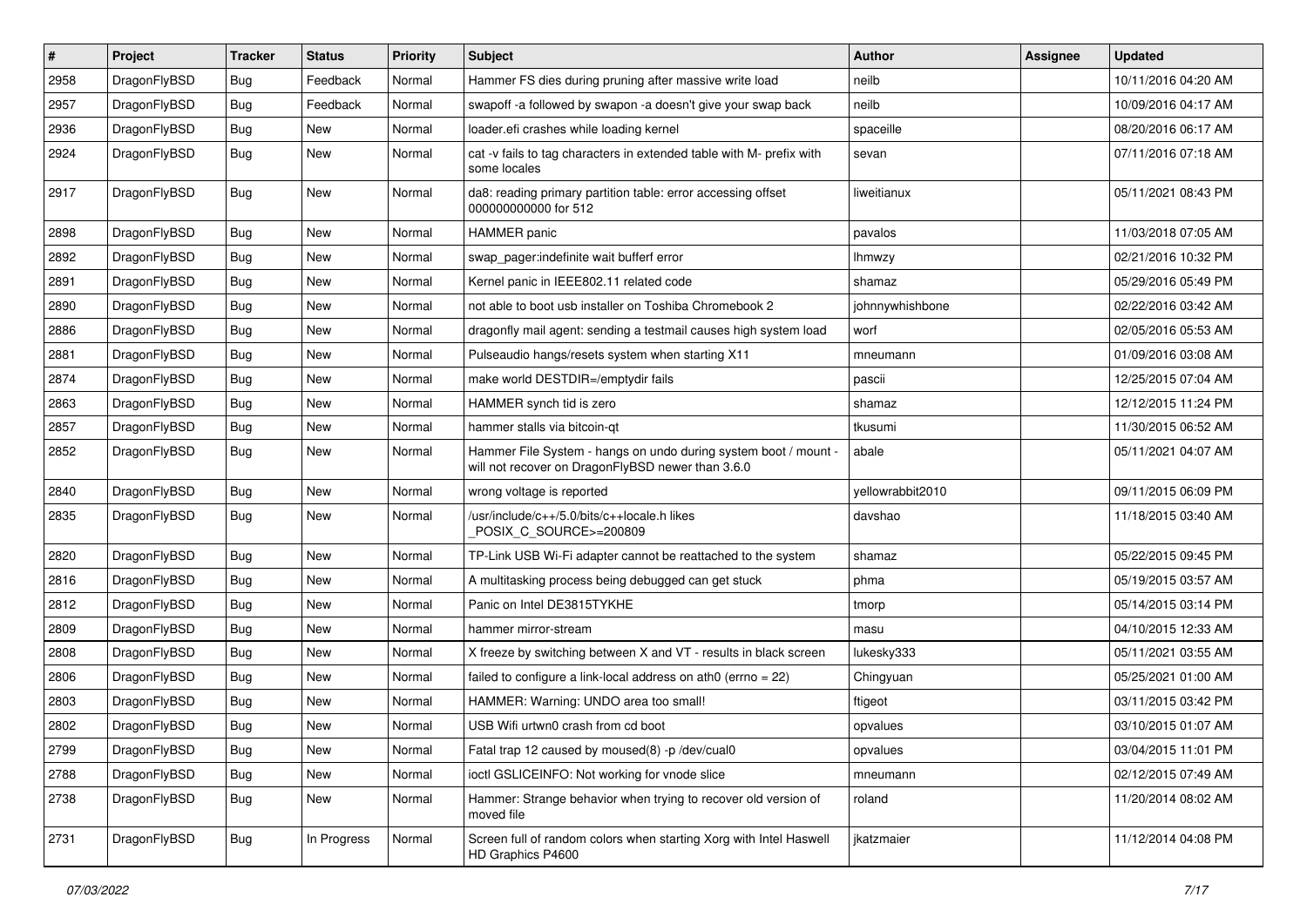| $\sharp$ | Project      | <b>Tracker</b> | <b>Status</b> | <b>Priority</b> | Subject                                                                                                  | Author            | Assignee | <b>Updated</b>      |
|----------|--------------|----------------|---------------|-----------------|----------------------------------------------------------------------------------------------------------|-------------------|----------|---------------------|
| 2712     | DragonFlyBSD | Bug            | <b>New</b>    | Normal          | connect(2) returns EINVAL when retrying after ECONNREFUSED                                               | jorisgio          |          | 08/14/2014 05:31 PM |
| 2708     | DragonFlyBSD | Bug            | <b>New</b>    | Normal          | unable to send TCP nor UDP on age(4) interface                                                           | dermiste          |          | 05/11/2021 03:54 AM |
| 2688     | DragonFlyBSD | <b>Bug</b>     | <b>New</b>    | Normal          | 67613368bdda7 Fix wrong checks for U4B presence Asrock Z77M<br>difficulty detecting USB keyboard         | davshao           |          | 06/28/2014 07:08 PM |
| 2687     | DragonFlyBSD | Bug            | <b>New</b>    | Normal          | natacontrol software RAID in installer                                                                   | csmelosky         |          | 06/22/2014 12:03 PM |
| 2674     | DragonFlyBSD | <b>Bug</b>     | <b>New</b>    | Normal          | <b>GPT Support</b>                                                                                       | ftigeot           |          | 12/28/2015 02:54 PM |
| 2652     | DragonFlyBSD | <b>Bug</b>     | <b>New</b>    | Normal          | 189a0ff3761b47  ix: Implement MSI-X support locks up Lenovo<br>S10 Intel Atom n270                       | davshao           |          | 05/14/2014 01:55 AM |
| 2647     | DragonFlyBSD | Bug            | <b>New</b>    | Normal          | HAMMER panic on 3.6.0                                                                                    | tuxillo           |          | 05/11/2021 03:54 AM |
| 2645     | DragonFlyBSD | Bug            | <b>New</b>    | Normal          | panic with dsched fq and ioprio                                                                          | jyoung15          |          | 02/20/2014 07:29 AM |
| 2644     | DragonFlyBSD | <b>Bug</b>     | Feedback      | Normal          | 3.6.0-REL trap 9 on boot                                                                                 | memmerto          |          | 11/27/2021 08:08 AM |
| 2641     | DragonFlyBSD | Bug            | <b>New</b>    | Normal          | Panic when loading natapci as module                                                                     | tuxillo           |          | 05/11/2021 03:54 AM |
| 2630     | DragonFlyBSD | Bug            | <b>New</b>    | Normal          | Bring in latest iconv fixes from FreeBSD10 as well as csmapper<br>updates                                | tuxillo           |          | 05/11/2021 03:54 AM |
| 2629     | DragonFlyBSD | Bug            | <b>New</b>    | Normal          | Replace gcc44 with llvm34, clang34, and libc++                                                           | tuxillo           |          | 06/02/2014 02:30 PM |
| 2626     | DragonFlyBSD | Bug            | New           | Normal          | iwn driver drops with error: "firmware error 'iwn intr: fatal firmware<br>error""                        | rodyaj            |          | 01/09/2014 05:50 AM |
| 2622     | DragonFlyBSD | Bug            | New           | Normal          | VAIO FIT15E fn keys support                                                                              | nonsolosoft       |          | 12/31/2013 01:31 AM |
| 2621     | DragonFlyBSD | <b>Bug</b>     | <b>New</b>    | Normal          | core dump using cdrom                                                                                    | nonsolosoft       |          | 12/27/2013 12:43 AM |
| 2620     | DragonFlyBSD | <b>Bug</b>     | <b>New</b>    | Normal          | moused problem                                                                                           | FilippoMo         |          | 12/20/2013 10:32 AM |
| 2619     | DragonFlyBSD | Bug            | <b>New</b>    | Normal          | DragonFly 3.6 can't be installed on a 6TB volume                                                         | ftigeot           |          | 02/23/2014 11:55 PM |
| 2618     | DragonFlyBSD | <b>Bug</b>     | <b>New</b>    | Normal          | mouse problem on RELEASE-3_6_0                                                                           | FilippoMo         |          | 12/20/2013 03:26 AM |
| 2617     | DragonFlyBSD | Bug            | Feedback      | Normal          | Possible issue with wireless mouse on 3.6 release                                                        | FilippoMo         |          | 01/14/2015 03:42 PM |
| 2611     | DragonFlyBSD | <b>Bug</b>     | <b>New</b>    | Normal          | Change in IP address results in network not working                                                      | phma              |          | 12/05/2013 07:55 PM |
| 2609     | DragonFlyBSD | <b>Bug</b>     | New           | Normal          | master: panic: assertion<br>"LWKT_TOKEN_HELD_ANY(vm_object_token(object))" failed in<br>swp_pager_lookup | thomas.nikolajsen |          | 11/28/2013 11:36 AM |
| 2604     | DragonFlyBSD | Bug            | <b>New</b>    | Normal          | dell laptop does not boot with LATEST                                                                    | isenmann          |          | 11/20/2013 02:07 AM |
| 2598     | DragonFlyBSD | Bug            | <b>New</b>    | Normal          | i386 via USB Booting                                                                                     | mbzadegan         |          | 10/21/2013 02:28 AM |
| 2595     | DragonFlyBSD | <b>Bug</b>     | <b>New</b>    | Normal          | DragonFly 3.4.3 crashes on SUN Blade X6250 with Qlogic ISP 2432 Turvamies<br>FC card                     |                   |          | 10/07/2013 11:53 AM |
| 2587     | DragonFlyBSD | Bug            | New           | Normal          | SATA DVD writer not detected by DragonFly                                                                | srussell          |          | 09/04/2020 08:55 AM |
| 2586     | DragonFlyBSD | Bug            | New           | Normal          | pf: "modulate" state seems problematic                                                                   | srussell          |          | 09/25/2013 07:36 PM |
| 2569     | DragonFlyBSD | Bug            | New           | Normal          | ctime NFS                                                                                                | ferney            |          | 08/11/2013 04:35 AM |
| 2568     | DragonFlyBSD | <b>Bug</b>     | New           | Normal          | AHCI panic                                                                                               | josepht           |          | 06/07/2013 05:52 PM |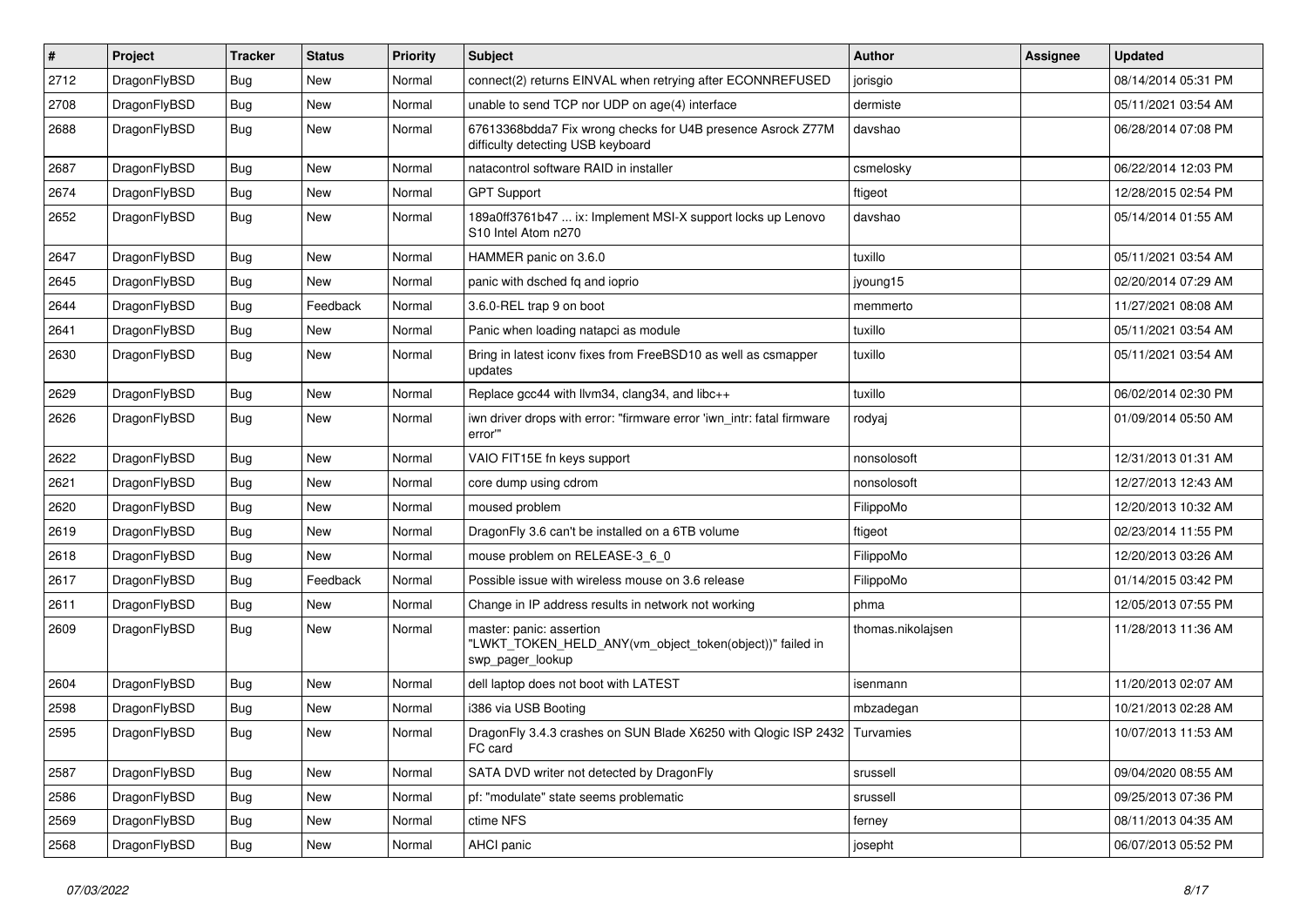| $\vert$ # | Project      | <b>Tracker</b> | <b>Status</b> | <b>Priority</b> | Subject                                                                                                                      | <b>Author</b>     | Assignee | <b>Updated</b>      |
|-----------|--------------|----------------|---------------|-----------------|------------------------------------------------------------------------------------------------------------------------------|-------------------|----------|---------------------|
| 2565      | DragonFlyBSD | Bug            | New           | Normal          | "ifconfig ix0 up" panic                                                                                                      | Itpig402a         |          | 06/03/2013 05:46 AM |
| 2557      | DragonFlyBSD | Bug            | New           | Normal          | stock 3.4.1 kernel halts during booting if dm and dm_target_crypt<br>are loaded and RAID controller is present               | phma              |          | 05/12/2013 10:38 PM |
| 2556      | DragonFlyBSD | Bug            | Feedback      | Normal          | DragonFly v3.5.0.81.gd3479 - Process signal weirdness                                                                        | tuxillo           |          | 12/17/2013 03:48 PM |
| 2544      | DragonFlyBSD | Bug            | New           | Normal          | live DVD system boot (menu option 1) caused db> prompt on<br>PE1950                                                          | estrabd           |          | 05/11/2021 03:54 AM |
| 2535      | DragonFlyBSD | Bug            | New           | Normal          | Imap processes apparentlt blocked on disk I/O                                                                                | ftigeot           |          | 04/02/2013 09:31 AM |
| 2531      | DragonFlyBSD | Bug            | New           | Normal          | camcontrol fails to disable APM                                                                                              | m.lombardi85      |          | 03/23/2013 12:28 PM |
| 2526      | DragonFlyBSD | Bug            | <b>New</b>    | Normal          | hammer cleanup doesn't run on first day of DST                                                                               | pavalos           |          | 10/18/2016 05:28 PM |
| 2520      | DragonFlyBSD | Bug            | New           | Normal          | panic: assertion "IS_SERIALIZED((ifp->if_serializer))" failed in<br>if_default_serialize_assert at /usr/src/sys/net/if.c:437 | ano               |          | 03/09/2013 12:14 AM |
| 2509      | DragonFlyBSD | Bug            | <b>New</b>    | Normal          | Redefinition of DIRBLKSIZ in restore(8)                                                                                      | swildner          |          | 06/04/2022 04:40 AM |
| 2498      | DragonFlyBSD | Bug            | <b>New</b>    | Normal          | DFBSD v3.2.2-RELEASE - LIST_FIRST(&bp->b_dep) == NULL"<br>failed in vfs_vmio_release                                         | tuxillo           |          | 05/31/2022 04:09 PM |
| 2493      | DragonFlyBSD | Bug            | <b>New</b>    | Normal          | vidcontrol: invalid video mode name                                                                                          | Svarov            |          | 01/24/2013 09:55 AM |
| 2490      | DragonFlyBSD | Bug            | New           | Normal          | nmalloc should color addresses to avoid cache bank conflictsw                                                                | vsrinivas         |          | 06/10/2014 05:51 AM |
| 2489      | DragonFlyBSD | Bug            | <b>New</b>    | Normal          | nmalloc doesn't cache VA for allocations > 8KB                                                                               | vsrinivas         |          | 06/10/2014 05:51 AM |
| 2473      | DragonFlyBSD | Bug            | New           | Normal          | Kernel crash when trying to up the wpi0 device (Dfly<br>v3.3.0.758.g47388-DEVELOPMENT)                                       | tomaz             |          | 02/24/2014 08:50 AM |
| 2459      | DragonFlyBSD | Bug            | Feedback      | Normal          | apic problems with HP Probook 4510s                                                                                          | thowe             |          | 11/27/2021 08:22 AM |
| 2453      | DragonFlyBSD | Bug            | New           | Normal          | panic: assertion "gd->gd_spinlocks == 0" failed                                                                              | Johannes.Hofmann  |          | 11/12/2012 12:54 PM |
| 2444      | DragonFlyBSD | Bug            | New           | Normal          | Crash during Hammer overnight cleanup                                                                                        | justin            |          | 11/04/2012 07:58 AM |
| 2436      | DragonFlyBSD | Bug            | New           | Normal          | panic: assertion "lp->lwp_qcpu == dd->cpuid" failed in<br>dfly_acquire_curproc                                               | thomas.nikolajsen |          | 01/23/2013 11:07 AM |
| 2434      | DragonFlyBSD | Bug            | <b>New</b>    | Normal          | BTX Halted - Boot fails on USB/GUI                                                                                           | lucmv             |          | 10/17/2012 08:12 PM |
| 2430      | DragonFlyBSD | Bug            | New           | Normal          | Alternate Password Hash method                                                                                               | robin.carey1      |          | 10/07/2012 06:28 AM |
| 2414      | DragonFlyBSD | Bug            | In Progress   | Normal          | Lenovo S10 acpi freeze (not new)                                                                                             | davshao           |          | 05/11/2021 04:13 AM |
| 2412      | DragonFlyBSD | Bug            | New           | Normal          | wlan0 fails to get address via dhclient                                                                                      | nonsolosoft       |          | 08/30/2012 05:55 AM |
| 2389      | DragonFlyBSD | Bug            | New           | Normal          | computer crashed while listing processes                                                                                     | phma              |          | 06/18/2012 02:49 PM |
| 2387      | DragonFlyBSD | Bug            | <b>New</b>    | Normal          | hammer ignores -t during dedup                                                                                               | phma              |          | 06/17/2012 12:30 PM |
| 2371      | DragonFlyBSD | Bug            | New           | Normal          | Timezone problem with America/Sao_Paulo                                                                                      | raitech           |          | 05/17/2012 01:42 PM |
| 2369      | DragonFlyBSD | Bug            | New           | Normal          | panic: Bad link elm 0xffffffe07edf6068 next->prev != elm                                                                     | jaydg             |          | 08/15/2012 03:04 AM |
| 2360      | DragonFlyBSD | <b>Bug</b>     | In Progress   | Normal          | Wishlist: virtio driver import                                                                                               | vsrinivas         |          | 06/04/2022 04:16 AM |
| 2351      | DragonFlyBSD | Bug            | In Progress   | Normal          | DFBSD v3.1.0.579.g44ccf - Stuck during startup, random freezes                                                               | tuxillo           |          | 04/24/2012 08:21 AM |
| 2345      | DragonFlyBSD | <b>Bug</b>     | In Progress   | Normal          | DFBSD v3.1.0.457.gd679f - NFS panic on diskless station                                                                      | tuxillo           |          | 04/07/2012 05:22 PM |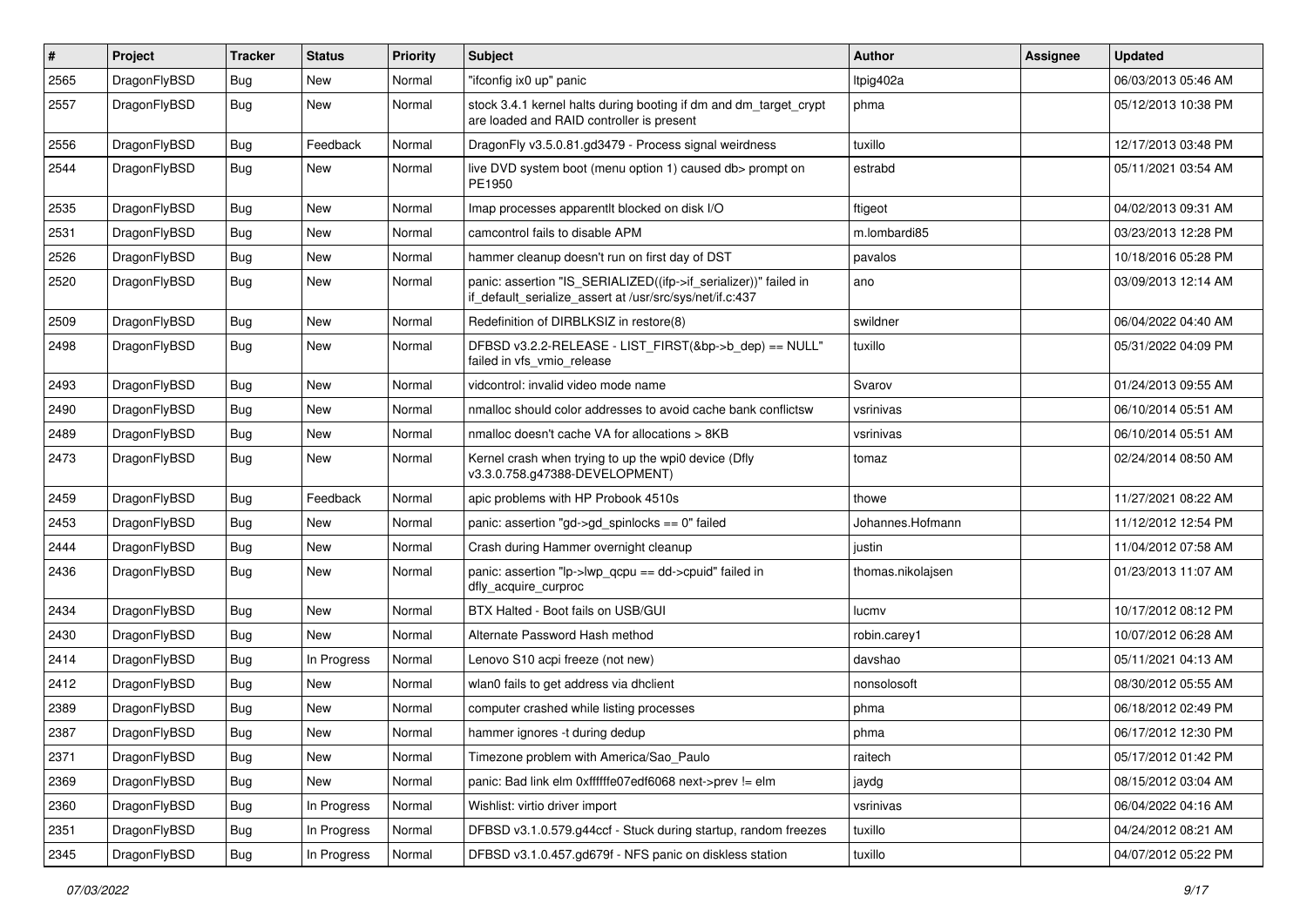| $\sharp$ | Project      | <b>Tracker</b> | <b>Status</b> | <b>Priority</b> | Subject                                                                                                    | Author       | Assignee | <b>Updated</b>      |
|----------|--------------|----------------|---------------|-----------------|------------------------------------------------------------------------------------------------------------|--------------|----------|---------------------|
| 2331     | DragonFlyBSD | <b>Bug</b>     | <b>New</b>    | Normal          | reading mouse mode from unopen file descriptor hangs mouse<br>driver                                       | phma         |          | 03/14/2012 09:43 AM |
| 2329     | DragonFlyBSD | <b>Bug</b>     | New           | Normal          | ibm x3550 & acpi                                                                                           | ano          |          | 06/03/2014 11:37 AM |
| 2324     | DragonFlyBSD | Bug            | New           | Normal          | natacotrol support > 2TB not working even after the ftigeot patch                                          | zenny        |          | 03/03/2012 01:00 AM |
| 2319     | DragonFlyBSD | Bug            | <b>New</b>    | Normal          | crypt/passwd forward compat                                                                                | c.turner1    |          | 02/28/2012 12:39 PM |
| 2316     | DragonFlyBSD | <b>Bug</b>     | New           | Normal          | Ungraceful invalid password handling for adding a new user in the<br>installer                             | rune         |          | 04/27/2012 11:23 PM |
| 2311     | DragonFlyBSD | <b>Bug</b>     | <b>New</b>    | Normal          | Xorg crash having something to do with drm                                                                 | phma         |          | 02/22/2012 09:59 AM |
| 2308     | DragonFlyBSD | <b>Bug</b>     | New           | Normal          | System freeze when unloading snd_hda                                                                       | jaydg        |          | 02/19/2012 07:15 AM |
| 2306     | DragonFlyBSD | <b>Bug</b>     | New           | Normal          | a crash starts the kernel debugger in text mode, but just reboots in X                                     | phma         |          | 02/11/2012 08:02 PM |
| 2297     | DragonFlyBSD | Bug            | New           | Normal          | strange NFS (client) error messages / problems                                                             | Anonymous    |          | 02/19/2012 02:59 PM |
| 2292     | DragonFlyBSD | <b>Bug</b>     | New           | Normal          | re interface with jumbo frames (mtu larger than 1500) hangs after<br>some traffic                          | Anonymous    |          | 01/31/2012 12:11 AM |
| 2288     | DragonFlyBSD | <b>Bug</b>     | Feedback      | Normal          | Random IO performance loss introduced since January 1st                                                    | lentferj     |          | 01/23/2013 04:21 PM |
| 2287     | DragonFlyBSD | <b>Bug</b>     | New           | Normal          | HAMMER(ROOT) Illegal UNDO TAIL signature at<br>300000001967c000                                            | y0n3t4n1     |          | 11/07/2018 01:22 AM |
| 2283     | DragonFlyBSD | Bug            | <b>New</b>    | Normal          | DFBSD DragonFly v2.13.0.957.g4f459 - pmap_release: page<br>should already be gone 0xc27120bc               | tuxillo      |          | 01/23/2012 03:03 AM |
| 2282     | DragonFlyBSD | <b>Bug</b>     | In Progress   | Normal          | gdb segfaults with certain corefiles                                                                       | tuxillo      |          | 01/18/2012 04:40 PM |
| 2254     | DragonFlyBSD | <b>Bug</b>     | New           | Normal          | panic: assertion "ref < &td->td_toks_end" failed in lwkt_gettoken at<br>/usr/src/sys/kern/lwkt_token.c:588 | eocallaghan  |          | 12/05/2011 10:21 PM |
| 2250     | DragonFlyBSD | <b>Bug</b>     | <b>New</b>    | Normal          | Kernel panic                                                                                               | adamk        |          | 11/23/2018 01:10 AM |
| 2248     | DragonFlyBSD | <b>Bug</b>     | New           | Normal          | sysctl panic                                                                                               | pavalos      |          | 11/23/2011 06:23 PM |
| 2245     | DragonFlyBSD | <b>Bug</b>     | New           | Normal          | panic: assertion "ref < &td->td_toks_end" failed in lwkt_gettoken at<br>/usr/src/sys/kern/lwkt token.c:588 | juanfra684   |          | 11/22/2011 07:41 PM |
| 2224     | DragonFlyBSD | <b>Bug</b>     | <b>New</b>    | Normal          | v2.13.0.291.gaa7ec - Panic on fq while installing world                                                    | tuxillo      |          | 11/18/2011 01:40 AM |
| 2210     | DragonFlyBSD | Bug            | <b>New</b>    | Normal          | Bugtracker cannot assign default project for new users                                                     | ahuete.devel |          | 11/17/2011 11:30 AM |
| 2199     | DragonFlyBSD | <b>Bug</b>     | New           | Normal          | screen segfaults if utmpx isn't present                                                                    | pavalos      |          | 11/15/2011 10:52 PM |
| 2182     | DragonFlyBSD | <b>Bug</b>     | <b>New</b>    | Normal          | if msk PHY FIFO underrun/overflow                                                                          | nonsolosoft  |          | 09/03/2012 06:39 AM |
| 2171     | DragonFlyBSD | <b>Bug</b>     | New           | Normal          | DFBSD v2.13.0.151.gdc8442 - panic: assertion "(*ptep &<br>$(PG_MANAGED PG_V)) == PG_V"$                    | tuxillo      |          | 11/04/2011 05:06 PM |
| 2167     | DragonFlyBSD | Bug            | New           | Normal          | shutdown/reboot fails after uptime msg                                                                     | marino       |          | 11/28/2011 03:01 AM |
| 2166     | DragonFlyBSD | <b>Bug</b>     | New           | Normal          | DFBSD v2.13.0.109.g05b9d - Strange lockups                                                                 | tuxillo      |          | 10/29/2011 11:20 AM |
| 2164     | DragonFlyBSD | <b>Bug</b>     | New           | Normal          | panic on reboot from usb.                                                                                  | eocallaghan  |          | 10/27/2011 09:29 AM |
| 2161     | DragonFlyBSD | <b>Bug</b>     | New           | Normal          | Outdated xorg.conf file gets installed into etc and screws up mouse                                        | eocallaghan  |          | 10/27/2011 01:51 PM |
| 2158     | DragonFlyBSD | <b>Bug</b>     | New           | Normal          | iwn panics with assertion on boot.                                                                         | eocallaghan  |          | 10/24/2011 04:13 PM |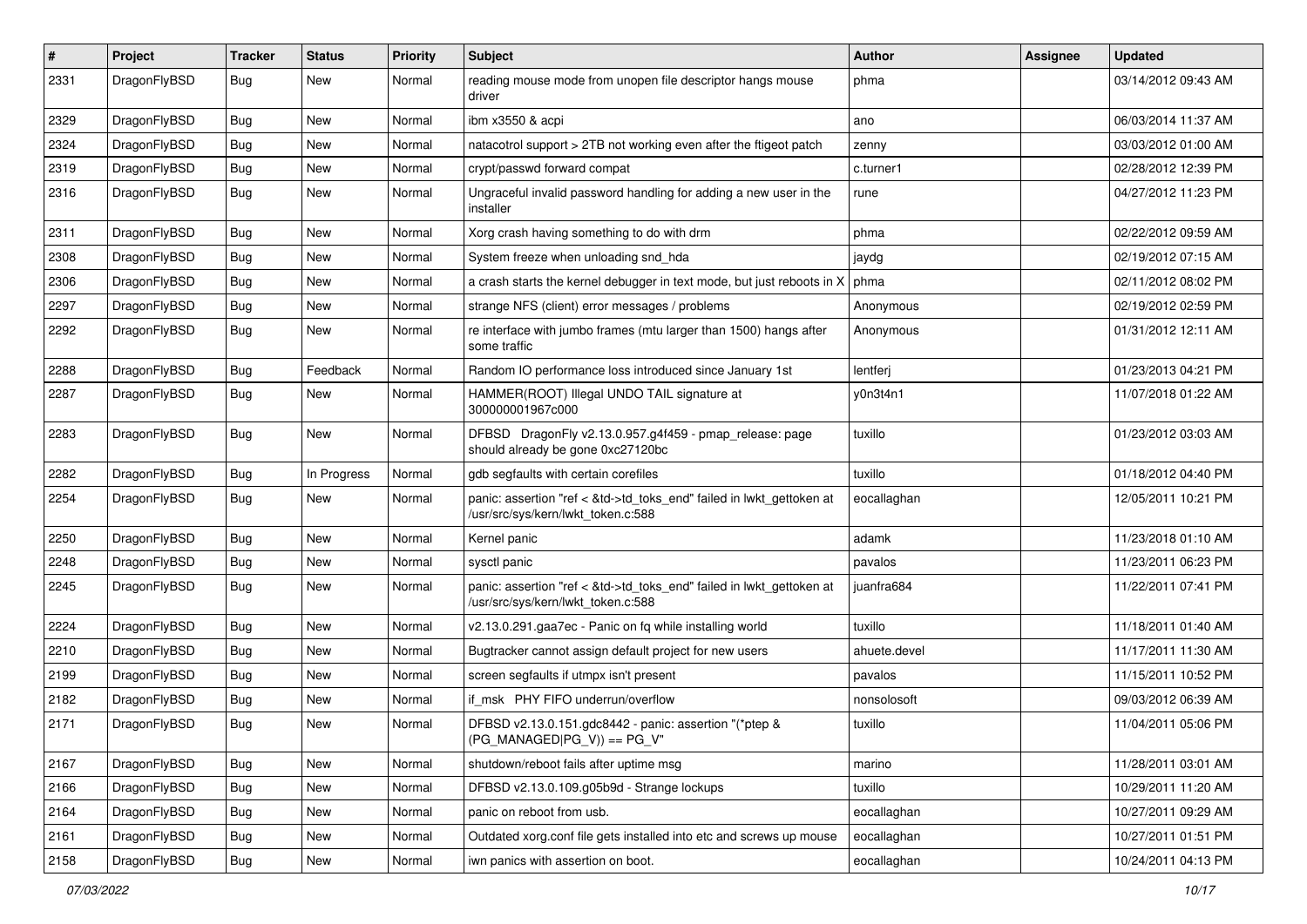| $\vert$ # | Project      | <b>Tracker</b> | <b>Status</b> | <b>Priority</b> | Subject                                                                        | <b>Author</b> | <b>Assignee</b> | <b>Updated</b>      |
|-----------|--------------|----------------|---------------|-----------------|--------------------------------------------------------------------------------|---------------|-----------------|---------------------|
| 2154      | DragonFlyBSD | Bug            | <b>New</b>    | Normal          | vkernel copyout() doesn't return EFAULT on error                               | vsrinivas     |                 | 10/20/2011 03:53 AM |
| 2153      | DragonFlyBSD | Bug            | <b>New</b>    | Normal          | Too many unuseful warnings at boot                                             | juanfra684    |                 | 10/18/2011 10:16 PM |
| 2138      | DragonFlyBSD | Bug            | <b>New</b>    | Normal          | > 100% CPU usage                                                               | robin.carey1  |                 | 09/26/2011 12:20 PM |
| 2136      | DragonFlyBSD | Bug            | New           | Normal          | socketpair() doesn't free file descriptors on copyout failure                  | vsrinivas     |                 | 04/05/2013 09:13 AM |
| 2129      | DragonFlyBSD | Bug            | <b>New</b>    | Normal          | DFBSD v2.11.0.661.gf9438 i386 - panic: lockmgr thrd_sleep                      | tuxillo       |                 | 09/05/2011 09:49 AM |
| 2125      | DragonFlyBSD | Bug            | New           | Normal          | Weird garbage in dmesg                                                         | herrgard      |                 | 08/30/2011 08:04 PM |
| 2124      | DragonFlyBSD | Bug            | <b>New</b>    | Normal          | getty repeating too quickly on port /dev/ttyv0                                 | sgeorge.ml    |                 | 09/01/2011 04:28 AM |
| 2123      | DragonFlyBSD | Bug            | <b>New</b>    | Normal          | hammer is losing files                                                         | schmir        |                 | 08/30/2011 07:56 PM |
| 2115      | DragonFlyBSD | Bug            | New           | Normal          | [msk] system freeze after receive some paquet                                  | bsdsx         |                 | 08/22/2011 10:22 AM |
| 2107      | DragonFlyBSD | Bug            | <b>New</b>    | Normal          | 2.10.1 sata dvd drive issue                                                    | ausppc        |                 | 07/31/2011 08:41 PM |
| 2104      | DragonFlyBSD | Bug            | <b>New</b>    | Normal          | network configuration seg. fault on install CD                                 | navratil      |                 | 07/26/2011 07:55 AM |
| 2099      | DragonFlyBSD | Bug            | <b>New</b>    | Normal          | page fault panic in vm system                                                  | pavalos       |                 | 07/10/2011 08:51 AM |
| 2094      | DragonFlyBSD | Bug            | New           | Normal          | Segfault when gdb printing backtrace from core dump                            | greenrd       |                 | 06/25/2011 04:14 PM |
| 2090      | DragonFlyBSD | Bug            | Feedback      | Normal          | snd_hda does not support headphone automute                                    | justin        |                 | 03/29/2012 08:03 PM |
| 2085      | DragonFlyBSD | Bug            | <b>New</b>    | Normal          | panic: assertion: (m->flags & PG_MAPPED) == 0 in<br>vm page free tog           | vsrinivas     |                 | 06/10/2011 07:48 AM |
| 2084      | DragonFlyBSD | Bug            | <b>New</b>    | Normal          | DFBSD v2.11.0.242.g4d317 - panic: zone: entry not free                         | tuxillo       |                 | 07/03/2012 01:23 AM |
| 2082      | DragonFlyBSD | Bug            | New           | Normal          | dfbsd 2.10.1 amd64 - mc port build error with 'bmake bin-install'              | sun-doctor    |                 | 05/25/2011 07:18 PM |
| 2081      | DragonFlyBSD | Bug            | Feedback      | Normal          | Panic on device "detach" / "failure"                                           | vsrinivas     |                 | 02/29/2012 07:11 AM |
| 2080      | DragonFlyBSD | Bug            | <b>New</b>    | Normal          | panic: lockmgr thrd_sleep: called from interrupt, ipi, or hard code<br>section | rumcic        |                 | 05/30/2011 05:06 PM |
| 2078      | DragonFlyBSD | Bug            | <b>New</b>    | Normal          | DFBSD i386 v2.11.0.201.g3ed2f - Panic during installworld into a<br>vn0 device | tuxillo       |                 | 05/19/2011 07:50 PM |
| 2077      | DragonFlyBSD | Bug            | <b>New</b>    | Normal          | USB devices conflicting                                                        | srussell      |                 | 05/17/2011 05:12 PM |
| 2075      | DragonFlyBSD | Bug            | <b>New</b>    | Normal          | pflogd on x86_64                                                               | fanch         |                 | 05/16/2011 04:04 PM |
| 2072      | DragonFlyBSD | Bug            | <b>New</b>    | Normal          | Fatal trap 12: stopped at lwkt_send_ipiq3                                      | rumcic        |                 | 05/17/2011 04:12 AM |
| 2067      | DragonFlyBSD | Bug            | New           | Normal          | sound/pcm: "play interrupt timeout, channel dead"                              | matthiasr     |                 | 05/11/2021 03:55 AM |
| 2061      | DragonFlyBSD | Bug            | <b>New</b>    | Normal          | USB keyboard boot panic                                                        | sjg           |                 | 05/04/2012 12:20 AM |
| 2055      | DragonFlyBSD | Bug            | New           | Normal          | $ssh + IPV6 + bridge \Rightarrow$ connection freezes                           | steve         |                 | 04/24/2011 07:13 PM |
| 2052      | DragonFlyBSD | <b>Bug</b>     | New           | Normal          | Kernel panic: CPU APIC ID out of range                                         | Anonymous     |                 | 05/02/2011 11:06 AM |
| 2051      | DragonFlyBSD | Bug            | New           | Normal          | No ipv6 lan route entry created on 2.10                                        | ftigeot       |                 | 04/21/2011 10:37 AM |
| 2048      | DragonFlyBSD | Bug            | New           | Normal          | panic: ffs_sync: rofs mod                                                      | pavalos       |                 | 04/12/2011 05:45 AM |
| 2045      | DragonFlyBSD | Bug            | New           | Normal          | ral(4): Fatal trap 12: page fault while in kernel mode (two panics)            | herrgard      |                 | 11/03/2011 05:34 PM |
| 2042      | DragonFlyBSD | Bug            | New           | Normal          | kernel panic, when run boot0cfg                                                | sepherosa     |                 | 05/31/2022 03:01 PM |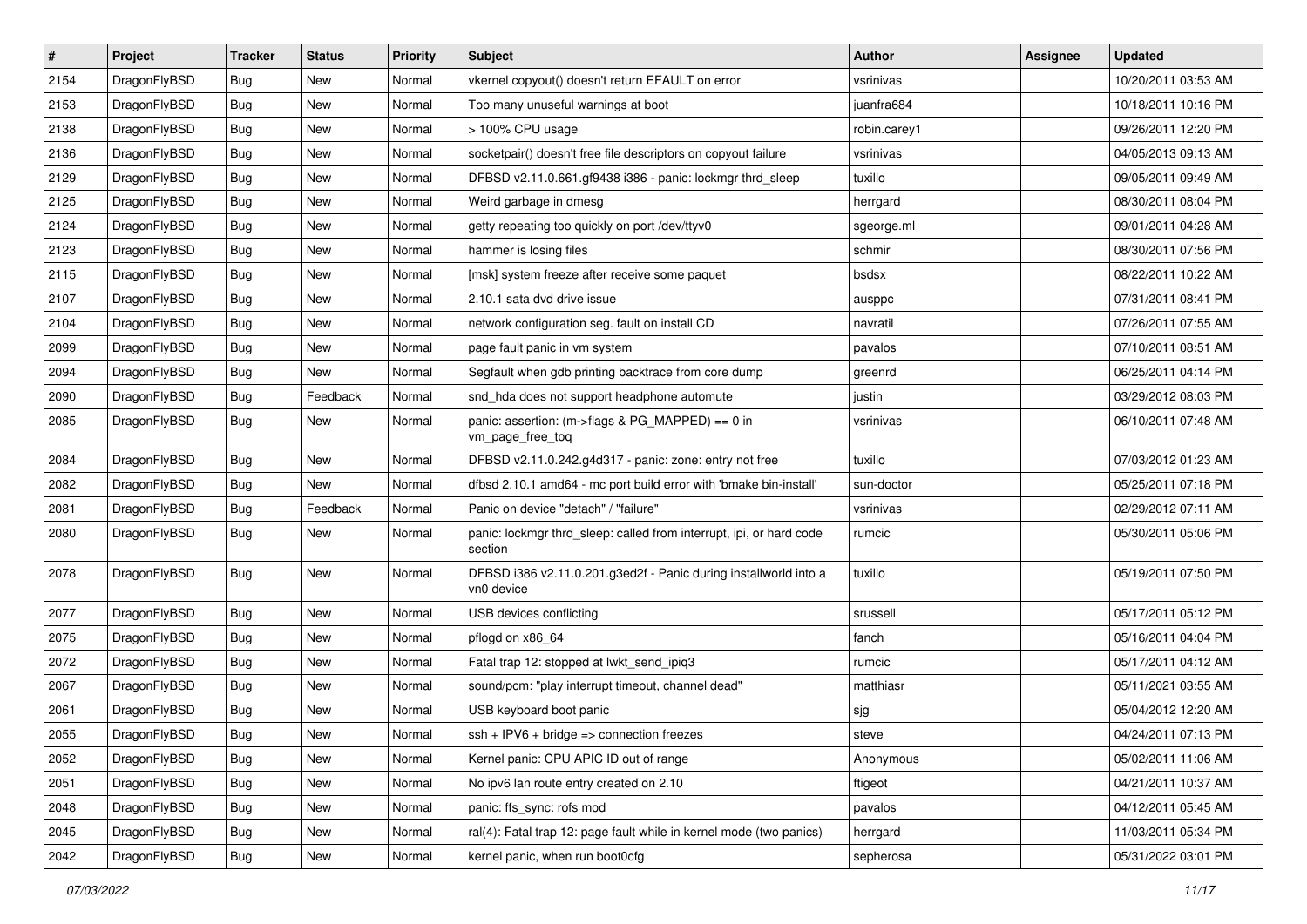| #    | Project      | <b>Tracker</b> | <b>Status</b> | <b>Priority</b> | Subject                                                                                                                                                                                           | <b>Author</b>      | Assignee | <b>Updated</b>      |
|------|--------------|----------------|---------------|-----------------|---------------------------------------------------------------------------------------------------------------------------------------------------------------------------------------------------|--------------------|----------|---------------------|
| 2013 | DragonFlyBSD | <b>Bug</b>     | In Progress   | Normal          | oversized DMA request loop                                                                                                                                                                        | josepht            |          | 05/11/2021 04:06 AM |
| 2008 | DragonFlyBSD | <b>Bug</b>     | New           | Normal          | lwkt_setcpu_remote: td->td_flags 00800621 console flood                                                                                                                                           | pavalos            |          | 03/06/2011 09:37 PM |
| 2004 | DragonFlyBSD | <b>Bug</b>     | New           | Normal          | LWKT WAIT IPIQ panic                                                                                                                                                                              | steve              |          | 03/08/2011 05:46 PM |
| 1990 | DragonFlyBSD | Bug            | <b>New</b>    | Normal          | /mnt too large to mount                                                                                                                                                                           | peur.neu           |          | 02/16/2011 11:24 PM |
| 1984 | DragonFlyBSD | Bug            | New           | Normal          | hammer mount fails after crash - HAMMER: FIFO record bad head<br>signature                                                                                                                        | thomas.nikolajsen  |          | 03/08/2011 06:57 PM |
| 1975 | DragonFlyBSD | <b>Bug</b>     | <b>New</b>    | Normal          | Applications seg fault in select() and poll()                                                                                                                                                     | rumcic             |          | 05/31/2022 02:58 PM |
| 1961 | DragonFlyBSD | Bug            | New           | Normal          | Can't create dump from DDB                                                                                                                                                                        | shamaz             |          | 01/29/2011 09:02 PM |
| 1959 | DragonFlyBSD | Bug            | New           | Normal          | DFBSD v2.9.1.422.gc98f2 - Panic during boot - IPv6 and PF                                                                                                                                         | tuxillo            |          | 01/13/2011 03:37 AM |
| 1951 | DragonFlyBSD | <b>Bug</b>     | New           | Normal          | dma timeouts at phyaddr on a good hdd                                                                                                                                                             | peur.neu           |          | 01/04/2011 07:12 AM |
| 1949 | DragonFlyBSD | Bug            | New           | Normal          | iwn panic                                                                                                                                                                                         | pavalos            |          | 01/30/2011 03:21 AM |
| 1944 | DragonFlyBSD | Bug            | New           | Normal          | panic: backing_object 0xdea7b258 was somehow re-referenced<br>during collapse!                                                                                                                    | sepherosa          |          | 12/27/2010 02:06 AM |
| 1943 | DragonFlyBSD | <b>Bug</b>     | <b>New</b>    | Normal          | hammer assertion panic                                                                                                                                                                            | peter              |          | 12/27/2010 12:45 AM |
| 1942 | DragonFlyBSD | <b>Bug</b>     | New           | Normal          | locking against myself in getcacheblk()?                                                                                                                                                          | qhwt.dfly          |          | 05/31/2022 02:15 PM |
| 1941 | DragonFlyBSD | <b>Bug</b>     | New           | Normal          | wlan config crash                                                                                                                                                                                 | abandon.every.hope |          | 12/24/2010 07:54 PM |
| 1939 | DragonFlyBSD | Bug            | <b>New</b>    | Normal          | Panic on nightly build and stress test box                                                                                                                                                        | lentferj           |          | 12/18/2010 08:41 AM |
| 1935 | DragonFlyBSD | Bug            | New           | Normal          | mouse does not work after switching between x and console                                                                                                                                         | shamaz             |          | 12/13/2010 10:06 AM |
| 1923 | DragonFlyBSD | <b>Bug</b>     | New           | Normal          | Abysmal NFS performance with IPv6                                                                                                                                                                 | ftigeot            |          | 12/05/2010 09:34 PM |
| 1917 | DragonFlyBSD | <b>Bug</b>     | <b>New</b>    | Normal          | panic: assertion: (RB_EMPTY(&ip->rec_tree) && (ip->flags &<br>HAMMER_INODE_XDIRTY) == 0)    (!RB_EMPTY(&ip->rec_tree)<br>&& (ip->flags & HAMMER_INODE_XDIRTY) != 0) in<br>hammer_flush_inode_done | qhwt.dfly          |          | 11/24/2010 03:23 AM |
| 1916 | DragonFlyBSD | <b>Bug</b>     | New           | Normal          | Constant crashes on x86_64 with UFS                                                                                                                                                               | lentferj           |          | 11/21/2010 07:40 PM |
| 1913 | DragonFlyBSD | Bug            | New           | Normal          | panic: assertion: ip->flush_state != HAMMER_FST_FLUSH in<br>hammer_flush_inode_core                                                                                                               | swildner           |          | 11/20/2010 05:27 PM |
| 1907 | DragonFlyBSD | <b>Bug</b>     | New           | Normal          | Hammer crash in hammer flusher flush()                                                                                                                                                            | swildner           |          | 11/11/2010 05:07 AM |
| 1899 | DragonFlyBSD | Bug            | New           | Normal          | Keyboard doesn't work                                                                                                                                                                             | fransm             |          | 05/15/2022 03:32 PM |
| 1884 | DragonFlyBSD | <b>Bug</b>     | New           | Normal          | System completely freezes while listening music (devbuf: malloc<br>limit exceeded)                                                                                                                | shamaz             |          | 01/24/2011 05:00 PM |
| 1877 | DragonFlyBSD | <b>Bug</b>     | New           | Normal          | Freeze during 1st hammer cleanup after new install                                                                                                                                                | elekktretterr      |          | 05/15/2022 11:43 AM |
| 1874 | DragonFlyBSD | Bug            | New           | Normal          | mpd listening on all IPs, accepting only on one                                                                                                                                                   | rumcic             |          | 05/08/2011 01:01 PM |
| 1873 | DragonFlyBSD | <b>Bug</b>     | New           | Normal          | Panic upon usb mouse detach and reattaching                                                                                                                                                       | rumcic             |          | 02/01/2011 09:53 AM |
| 1867 | DragonFlyBSD | <b>Bug</b>     | New           | Normal          | it(4) motherboard and fan problems                                                                                                                                                                | tuxillo            |          | 07/08/2011 10:48 AM |
| 1861 | DragonFlyBSD | Bug            | New           | Normal          | panic via kprintf (lockmgr called in a hard section)                                                                                                                                              | vsrinivas          |          | 10/11/2010 12:56 AM |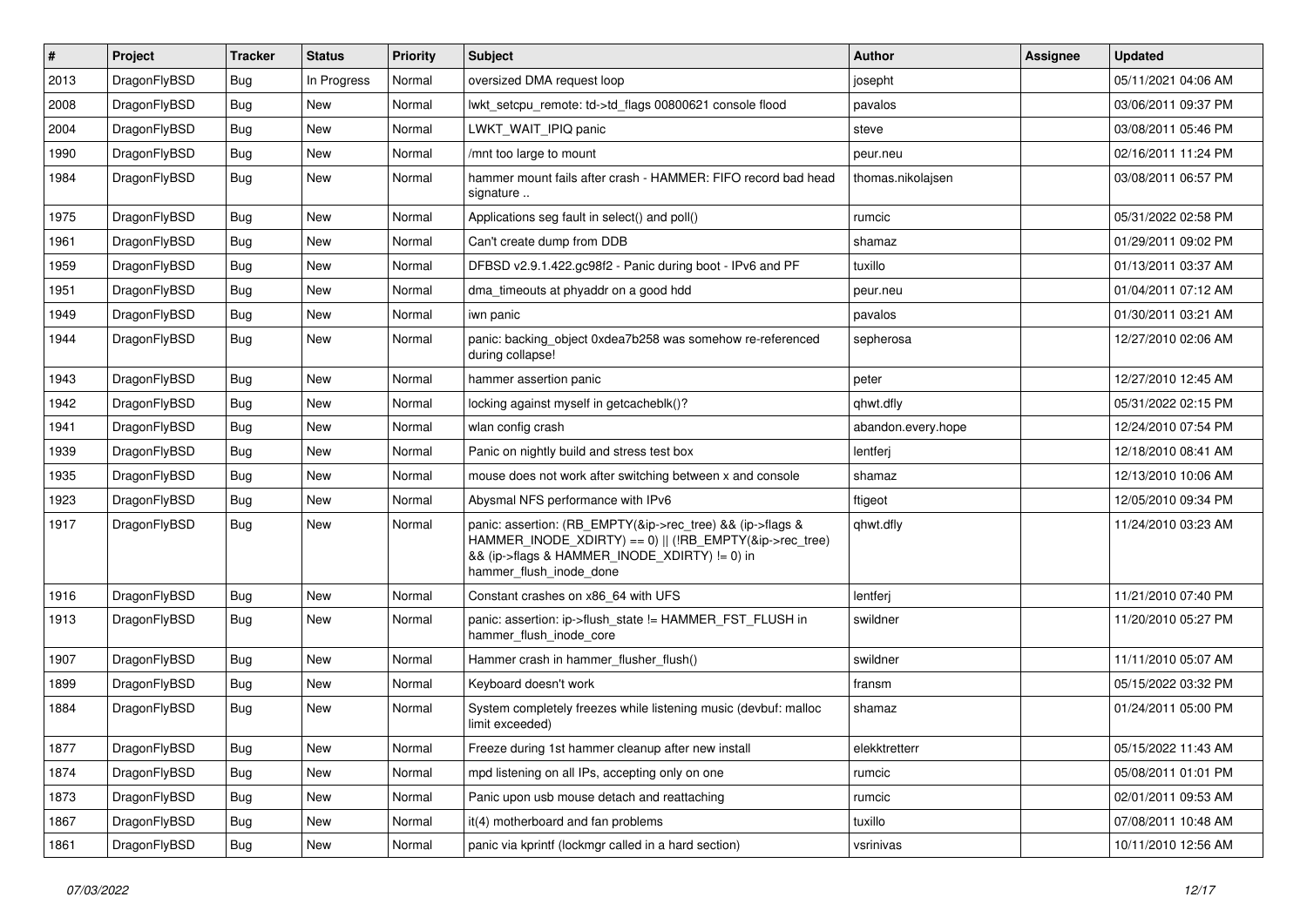| $\vert$ # | Project      | <b>Tracker</b> | <b>Status</b> | <b>Priority</b> | <b>Subject</b>                                                                                  | <b>Author</b>    | Assignee | <b>Updated</b>      |
|-----------|--------------|----------------|---------------|-----------------|-------------------------------------------------------------------------------------------------|------------------|----------|---------------------|
| 1860      | DragonFlyBSD | <b>Bug</b>     | Feedback      | Normal          | Panic while creating UFS fs on vn(4) for initrd                                                 | matthias         |          | 02/29/2012 07:16 AM |
| 1850      | DragonFlyBSD | <b>Bug</b>     | <b>New</b>    | Normal          | volume-add on hammer root fs panic                                                              | Johannes.Hofmann |          | 04/18/2019 04:27 AM |
| 1836      | DragonFlyBSD | <b>Bug</b>     | <b>New</b>    | Normal          | Incorrect TCP checksum show up in tcpdump                                                       | robgar1          |          | 05/15/2022 11:22 AM |
| 1826      | DragonFlyBSD | Bug            | <b>New</b>    | Normal          | panic during boot: assertion so->so_port  in tcp_input                                          | ftigeot          |          | 05/15/2022 11:05 AM |
| 1824      | DragonFlyBSD | Bug            | Feedback      | Normal          | kernel panic, x86, 2.7.3.859.ge5104                                                             | akirchhoff135014 |          | 03/10/2013 07:49 AM |
| 1818      | DragonFlyBSD | Bug            | <b>New</b>    | Normal          | panic: Bad tailq NEXT (kqueue issue ?)                                                          | ftigeot          |          | 05/15/2022 11:40 AM |
| 1786      | DragonFlyBSD | <b>Bug</b>     | <b>New</b>    | Normal          | Calling NULL function pointer initiates panic loop                                              | sjg              |          | 10/11/2010 05:28 PM |
| 1774      | DragonFlyBSD | <b>Bug</b>     | <b>New</b>    | Normal          | New IP header cleanup branch available for testing                                              | dillon           |          | 05/15/2022 10:59 AM |
| 1749      | DragonFlyBSD | Bug            | In Progress   | Normal          | HAMMER fsstress panic in hammer_flush_inode_core<br>'ip->flush_state != HAMMER_FST_FLUSH'       | vsrinivas        |          | 05/11/2021 04:06 AM |
| 1745      | DragonFlyBSD | <b>Bug</b>     | Feedback      | Normal          | kmalloc panic                                                                                   | josepht          |          | 05/11/2021 04:05 AM |
| 1744      | DragonFlyBSD | Bug            | In Progress   | Normal          | HAMMER fsstress panic in hammer_setup_child_callback                                            | vsrinivas        |          | 05/11/2021 04:05 AM |
| 1727      | DragonFlyBSD | <b>Bug</b>     | Feedback      | Normal          | CD boot panic (2.6.1) (usb?)                                                                    | kiril            |          | 05/15/2022 05:10 AM |
| 1718      | DragonFlyBSD | <b>Bug</b>     | Feedback      | Normal          | IDE disk drive not detected by x86 64 2.6.1 Live CD                                             | bcox             |          | 11/27/2021 08:25 AM |
| 1717      | DragonFlyBSD | <b>Bug</b>     | Feedback      | Normal          | HAMMER panic in hammer_cursor_down()                                                            | josepht1         |          | 05/11/2021 04:05 AM |
| 1695      | DragonFlyBSD | <b>Bug</b>     | <b>New</b>    | Normal          | NFS-related system breakdown                                                                    | Anonymous        |          | 04/10/2014 12:35 AM |
| 1672      | DragonFlyBSD | Bug            | Feedback      | Normal          | panic (trap 12) around btree_search() in 2.4.1-RELEASE                                          | floid            |          | 01/19/2015 03:36 AM |
| 1669      | DragonFlyBSD | Bug            | In Progress   | Normal          | Drive wont open using button                                                                    | elekktretterr    |          | 02/29/2012 12:05 PM |
| 1668      | DragonFlyBSD | <b>Bug</b>     | Feedback      | Normal          | Power button not working                                                                        | elekktretterr    |          | 03/10/2013 06:22 AM |
| 1661      | DragonFlyBSD | <b>Bug</b>     | In Progress   | Normal          | panic on password entry mount smb filesystem                                                    | vsrinivas        |          | 11/27/2021 08:29 AM |
| 1634      | DragonFlyBSD | <b>Bug</b>     | New           | Normal          | panic: spin_lock: 0xe4ad1320, indefinitive wait!                                                | elekktretterr    |          | 01/19/2015 03:21 AM |
| 1618      | DragonFlyBSD | <b>Bug</b>     | Feedback      | Normal          | collision for 'struct pmap' when using RPC and <sys user.h=""></sys>                            | carenas          |          | 05/11/2021 04:05 AM |
| 1613      | DragonFlyBSD | <b>Bug</b>     | Feedback      | Normal          | USB Keyboard not working on master                                                              | elekktretterr    |          | 05/11/2021 04:05 AM |
| 1594      | DragonFlyBSD | <b>Bug</b>     | New           | Normal          | Kernel panic during boot from Live CD on Dell E6400                                             | bodie            |          | 05/11/2021 03:54 AM |
| 1592      | DragonFlyBSD | Bug            | Feedback      | Normal          | AcpiOSUnmapMemory: Warning, deallocation did not track<br>allocation.                           | eocallaghan      |          | 06/02/2014 07:45 AM |
| 1591      | DragonFlyBSD | Bug            | Feedback      | Normal          | Lenovo X301 hangs with AHCI Driver CMD TIMEOUT<br>STS=d0 <bsy></bsy>                            | eocallaghan      |          | 05/11/2021 04:05 AM |
| 1580      | DragonFlyBSD | <b>Bug</b>     | Feedback      | Normal          | Panic (Fatal trap 12: page fault while in kernel mode) while playing<br>with pf and netif names | rumcic           |          | 12/21/2018 01:21 AM |
| 1577      | DragonFlyBSD | Bug            | Feedback      | Normal          | panic: assertion: leaf->base.obj_id == ip->obj_id in<br>hammer_ip_delete_range                  | qhwt+dfly        |          | 05/11/2021 04:01 AM |
| 1563      | DragonFlyBSD | <b>Bug</b>     | Feedback      | Normal          | reset(1) doesn't reset terminal to the defaults                                                 | hasso            |          | 03/10/2013 04:17 AM |
| 1560      | DragonFlyBSD | <b>Bug</b>     | Feedback      | Normal          | Unable to modify partition table on ThinkPad T61p during install                                | rehsack          |          | 01/15/2015 08:57 AM |
| 1559      | DragonFlyBSD | Bug            | New           | Normal          | kernel trap                                                                                     | phma             |          | 11/27/2021 08:43 AM |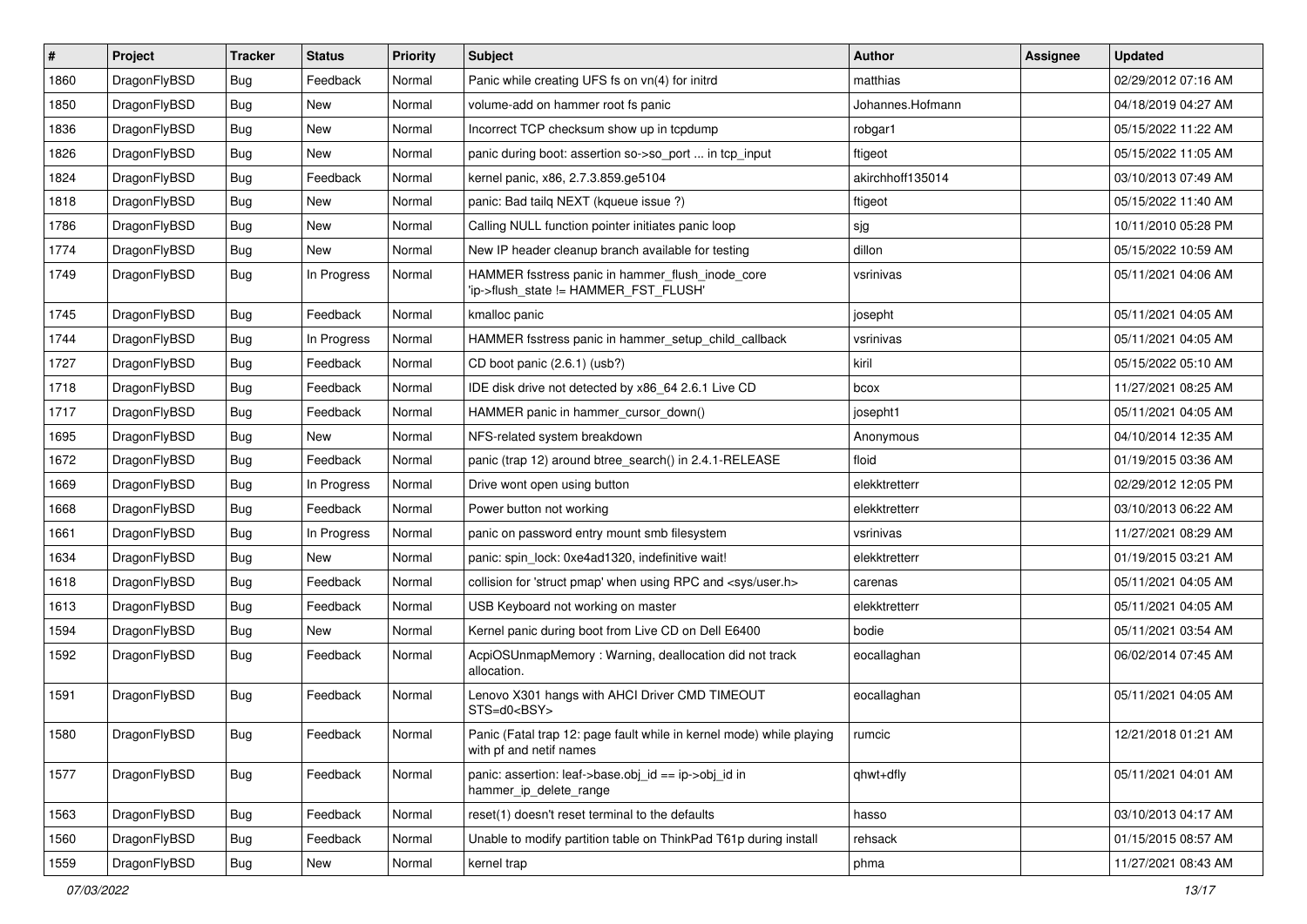| $\vert$ # | Project      | <b>Tracker</b> | <b>Status</b> | <b>Priority</b> | Subject                                                                                                                                                   | Author         | Assignee | <b>Updated</b>      |
|-----------|--------------|----------------|---------------|-----------------|-----------------------------------------------------------------------------------------------------------------------------------------------------------|----------------|----------|---------------------|
| 1525      | DragonFlyBSD | Bug            | <b>New</b>    | Normal          | boehm-gc problems                                                                                                                                         | hasso          |          | 10/13/2012 07:13 PM |
| 1521      | DragonFlyBSD | <b>Bug</b>     | Feedback      | Normal          | amd64 2.4 livecd won't mount root at boot                                                                                                                 | bolapara       |          | 01/28/2018 03:45 AM |
| 1502      | DragonFlyBSD | <b>Bug</b>     | In Progress   | Normal          | Lock while deleting files from nohistory HAMMER directories                                                                                               | hasso          |          | 03/10/2013 04:28 AM |
| 1489      | DragonFlyBSD | Bug            | Feedback      | Normal          | panic: ufs dirbad: bad dir                                                                                                                                | rumcic         |          | 03/10/2013 04:34 AM |
| 1486      | DragonFlyBSD | Bug            | Feedback      | Normal          | Interrupt storm related to SATA DVD device                                                                                                                | hasso          |          | 05/11/2021 04:01 AM |
| 1481      | DragonFlyBSD | Bug            | Feedback      | Normal          | panic: assertion: kva p(buf) in soopt from kbuf (after ipfw pipe<br>show, 2.2.1-R)                                                                        | combiner       |          | 05/11/2021 04:01 AM |
| 1463      | DragonFlyBSD | <b>Bug</b>     | New           | Normal          | Mountroot before drives are initialized                                                                                                                   | elekktretterr  |          | 12/07/2010 01:30 PM |
| 1456      | DragonFlyBSD | <b>Bug</b>     | Feedback      | Normal          | Microsoft wireless desktop problems                                                                                                                       | elekktretterr  |          | 01/15/2015 08:34 AM |
| 1454      | DragonFlyBSD | <b>Bug</b>     | Feedback      | Normal          | Unable to boot from external USB DVD drive                                                                                                                | elekktretterr  |          | 05/11/2021 04:01 AM |
| 1448      | DragonFlyBSD | Bug            | Feedback      | Normal          | panic: assertion: _tp->tt_msg->tt_cpuid == mycpuid in<br>tcp_callout_active tcp_output tcp_usr_send netmsg_pru_send<br>netmsg_service tcpmsg_service_loop | dillon         |          | 05/11/2021 04:00 AM |
| 1429      | DragonFlyBSD | <b>Bug</b>     | Feedback      | Normal          | vkernel bug - "mfree: m->m_nextpkt != NULL"                                                                                                               | dillon         |          | 05/11/2021 04:00 AM |
| 1387      | DragonFlyBSD | Bug            | Feedback      | Normal          | zero-size malloc and ps: kvm_getprocs: Bad address                                                                                                        | qhwt+dfly      |          | 05/11/2021 04:00 AM |
| 1368      | DragonFlyBSD | <b>Bug</b>     | In Progress   | Normal          | suspend signal race?                                                                                                                                      | qhwt+dfly      |          | 05/11/2021 03:51 AM |
| 1336      | DragonFlyBSD | Bug            | In Progress   | Normal          | Still looking for reports of missed directory entries w/ HAMMER                                                                                           | dillon         |          | 05/11/2021 04:00 AM |
| 1332      | DragonFlyBSD | Bug            | Feedback      | Normal          | DFBSD 2.2 - Booting usbcdrom/usbsticks on thinkpad hangs on<br>"BTX Halted"                                                                               | tuxillo        |          | 05/11/2021 04:00 AM |
| 1330      | DragonFlyBSD | <b>Bug</b>     | Feedback      | Normal          | Hammer, usb disk, SYNCHRONIZE CACHE failure                                                                                                               | josepht        |          | 06/02/2014 04:56 AM |
| 1307      | DragonFlyBSD | Bug            | In Progress   | Normal          | hammer tid -2 shows unexpected result                                                                                                                     | corecode       |          | 10/18/2016 05:29 PM |
| 1282      | DragonFlyBSD | <b>Bug</b>     | Feedback      | Normal          | panic (trap 12) when booting SMP kernel on Atom 330 (dual core)                                                                                           | tomaz.borstnar |          | 05/11/2021 04:00 AM |
| 1250      | DragonFlyBSD | Bug            | Feedback      | Normal          | Panic upon plugging an USB flash drive into the machine                                                                                                   | rumcic         |          | 03/10/2013 05:17 AM |
| 1249      | DragonFlyBSD | <b>Bug</b>     | Feedback      | Normal          | panic: ffs vfree: freeing free inode                                                                                                                      | rumcic         |          | 03/10/2013 05:13 AM |
| 1246      | DragonFlyBSD | Bug            | <b>New</b>    | Normal          | bad resolution (monitor desync) with livedvd                                                                                                              | Przem0l        |          | 02/18/2014 06:29 AM |
| 1218      | DragonFlyBSD | Bug            | In Progress   | Normal          | panic: assertion: error == 0 in hammer_start_transaction                                                                                                  | rumcic         |          | 05/11/2021 04:00 AM |
| 1194      | DragonFlyBSD | <b>Bug</b>     | New           | Normal          | SCSI errors while trying to copy photos from my camera                                                                                                    | elekktretterr  |          | 01/14/2015 04:39 PM |
| 1193      | DragonFlyBSD | Bug            | <b>New</b>    | Normal          | kernel doesn't recognize cdrom drive                                                                                                                      | nonsolosoft    |          | 01/25/2014 09:11 PM |
| 1181      | DragonFlyBSD | <b>Bug</b>     | In Progress   | Normal          | ACX111 panic                                                                                                                                              | elekktretterr  |          | 05/11/2021 04:00 AM |
| 1144      | DragonFlyBSD | <b>Bug</b>     | Feedback      | Normal          | Incorrect clock under KVM                                                                                                                                 | msylvan        |          | 03/09/2013 01:17 PM |
| 1101      | DragonFlyBSD | Bug            | Feedback      | Normal          | ohci related panic                                                                                                                                        | polachok       |          | 05/11/2021 04:00 AM |
| 989       | DragonFlyBSD | <b>Bug</b>     | New           | Normal          | installer/fdisk trouble with wrapped values                                                                                                               | Discodestroyer |          | 02/18/2014 06:27 AM |
| 979       | DragonFlyBSD | <b>Bug</b>     | Feedback      | Normal          | Failure-prone USB mass storage (SB600? msdosfs? CAM?)                                                                                                     | floid          |          | 01/15/2015 08:38 AM |
| 846       | DragonFlyBSD | <b>Bug</b>     | Feedback      | Normal          | USB bugs:usb mouse can't used!                                                                                                                            | frankning      |          | 01/15/2015 08:36 AM |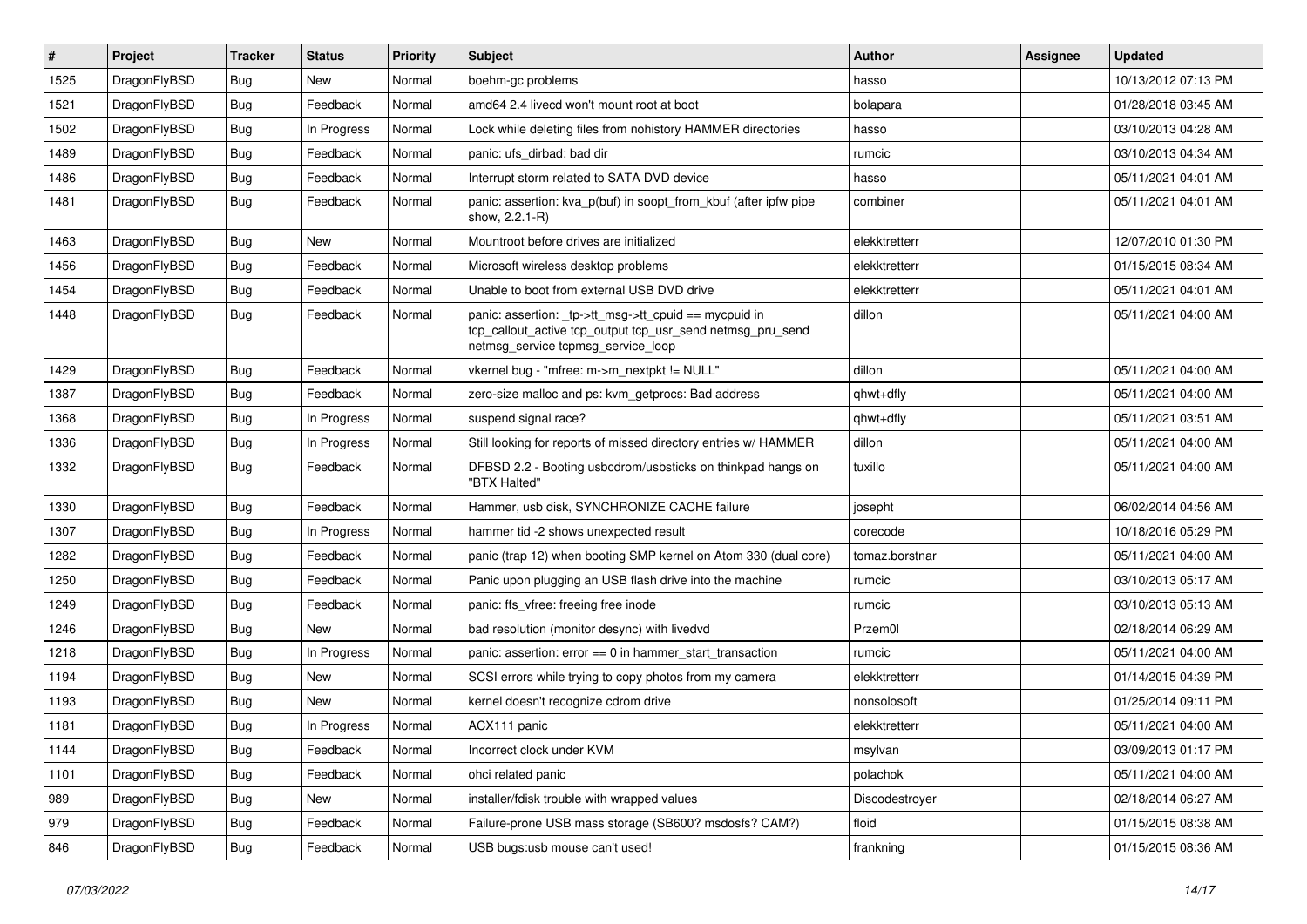| $\sharp$ | Project      | <b>Tracker</b> | <b>Status</b> | <b>Priority</b> | Subject                                                                                                                                                     | <b>Author</b>     | Assignee  | <b>Updated</b>      |
|----------|--------------|----------------|---------------|-----------------|-------------------------------------------------------------------------------------------------------------------------------------------------------------|-------------------|-----------|---------------------|
| 806      | DragonFlyBSD | Bug            | Feedback      | Normal          | boot error on MacBook                                                                                                                                       | tralamazza        |           | 06/04/2022 05:28 AM |
| 604      | DragonFlyBSD | Bug            | In Progress   | Normal          | 1.8.1-RELEASE - clock runs fast on mainboard ASUS P5A-B                                                                                                     | veti              |           | 05/11/2021 03:55 AM |
| 570      | DragonFlyBSD | Bug            | Feedback      | Normal          | 1.8.x: ACPI problems                                                                                                                                        | qhwt+dfly         |           | 06/02/2014 03:45 AM |
| 331      | DragonFlyBSD | Bug            | In Progress   | Normal          | ftpsesame (aka Bridging S01E03)                                                                                                                             | bastyaelvtars     |           | 03/09/2013 12:28 PM |
| 243      | DragonFlyBSD | Bug            | Feedback      | Normal          | weird behavior in the shell                                                                                                                                 | swildner          |           | 05/31/2022 02:51 PM |
| 2828     | DragonFlyBSD | Bug            | New           | High            | On AMD APUs and Bulldozer CPUs, the machdep.cpu idle hlt<br>sysctl should be 3 by default                                                                   | vadaszi           | vadaszi   | 05/11/2021 04:07 AM |
| 3205     | DragonFlyBSD | Bug            | Feedback      | High            | Go compiler net test failing                                                                                                                                | t dfbsd           | tuxillo   | 05/10/2021 02:45 AM |
| 1198     | DragonFlyBSD | Bug            | New           | High            | DDB loops panic in db read bytes                                                                                                                            | corecode          | tuxillo   | 05/11/2021 03:51 AM |
| 2825     | DragonFlyBSD | Bug            | <b>New</b>    | High            | 3x dhclient = hanging system (objcache exhausted)                                                                                                           | jaccovonb         | sepherosa | 05/11/2021 03:55 AM |
| 2870     | DragonFlyBSD | Bug            | <b>New</b>    | High            | Broken text and icons when glamor acceleration is used                                                                                                      | 375gnu            | ftigeot   | 01/31/2016 12:13 AM |
| 1831     | DragonFlyBSD | Bug            | Feedback      | High            | HAMMER "malloc limit exceeded" panic                                                                                                                        | eocallaghan       | dillon    | 06/04/2022 04:38 AM |
| 3266     | DragonFlyBSD | Bug            | <b>New</b>    | High            | Filesystems broken due to "KKASSERT(count &<br>TOK_COUNTMASK);"                                                                                             | tkusumi           |           | 03/15/2021 01:21 PM |
| 3240     | DragonFlyBSD | Bug            | New           | High            | compile error because of openssl with /usr/dports/security/rhash for<br>mysql 8 install                                                                     | <b>UlasSAYGIN</b> |           | 06/04/2020 08:05 AM |
| 3194     | DragonFlyBSD | Bug            | New           | High            | Hammer kernel crash on mirror-stream of PFS after upgrade<br>(assertion "cursor->flags &<br>HAMMER_CURSOR_ITERATE_CHECK" failed in<br>hammer btree iterate) | Anonymous         |           | 06/29/2019 01:32 PM |
| 3129     | DragonFlyBSD | Bug            | New           | High            | Kernel panic with 5.2.0 on A2SDi-4C-HLN4F                                                                                                                   | stateless         |           | 04/24/2018 12:50 AM |
| 3124     | DragonFlyBSD | Bug            | <b>New</b>    | High            | DragonFlyBSD 5.0.2 with Hammer2 with UEFI install doesn't boot                                                                                              | wiesl             |           | 06/18/2019 05:07 AM |
| 3111     | DragonFlyBSD | Bug            | In Progress   | High            | Mouse lags every second heavily under X11                                                                                                                   | mneumann          |           | 12/12/2017 09:46 PM |
| 2930     | DragonFlyBSD | Bug            | New           | High            | 'objcache' causes panic during 'nfs readdir'                                                                                                                | tofergus          |           | 07/26/2016 01:09 PM |
| 2915     | DragonFlyBSD | Bug            | <b>New</b>    | High            | Hammer mirror-copy problem                                                                                                                                  | t dfbsd           |           | 08/25/2016 05:28 AM |
| 2736     | DragonFlyBSD | Bug            | New           | High            | kernel panics on acpi_timer_probe function                                                                                                                  | cnb               |           | 05/11/2021 03:55 AM |
| 2657     | DragonFlyBSD | Bug            | New           | High            | Needs acl to migrate our servers                                                                                                                            | ferney            |           | 03/31/2014 11:37 AM |
| 2638     | DragonFlyBSD | Bug            | Feedback      | High            | Fix machdep.pmap mmu optimize                                                                                                                               | tuxillo           |           | 05/11/2021 04:07 AM |
| 2547     | DragonFlyBSD | Bug            | New           | High            | crashed while doing a dry run of pkg rolling-replace                                                                                                        | phma              |           | 04/18/2013 10:40 PM |
| 2495     | DragonFlyBSD | Bug            | <b>New</b>    | High            | DFBSD v3.3.0.960.g553fe7 - ocnt != 0" failed in<br>prop_object_release                                                                                      | tuxillo           |           | 05/31/2022 04:08 PM |
| 2421     | DragonFlyBSD | <b>Bug</b>     | New           | High            | Kernel panic: vm_fault: page 0xc0f70000 not busy!                                                                                                           | lentferj          |           | 10/03/2012 08:16 AM |
| 2396     | DragonFlyBSD | <b>Bug</b>     | Feedback      | High            | Latest 3.1 development version core dumps while destroying master<br><b>PFS</b>                                                                             | sgeorge           |           | 01/23/2013 04:10 PM |
| 2347     | DragonFlyBSD | <b>Bug</b>     | Feedback      | High            | Hammer PFSes destroy does not give back full space allocated to<br><b>PFS</b>                                                                               | sgeorge           |           | 07/19/2012 01:11 AM |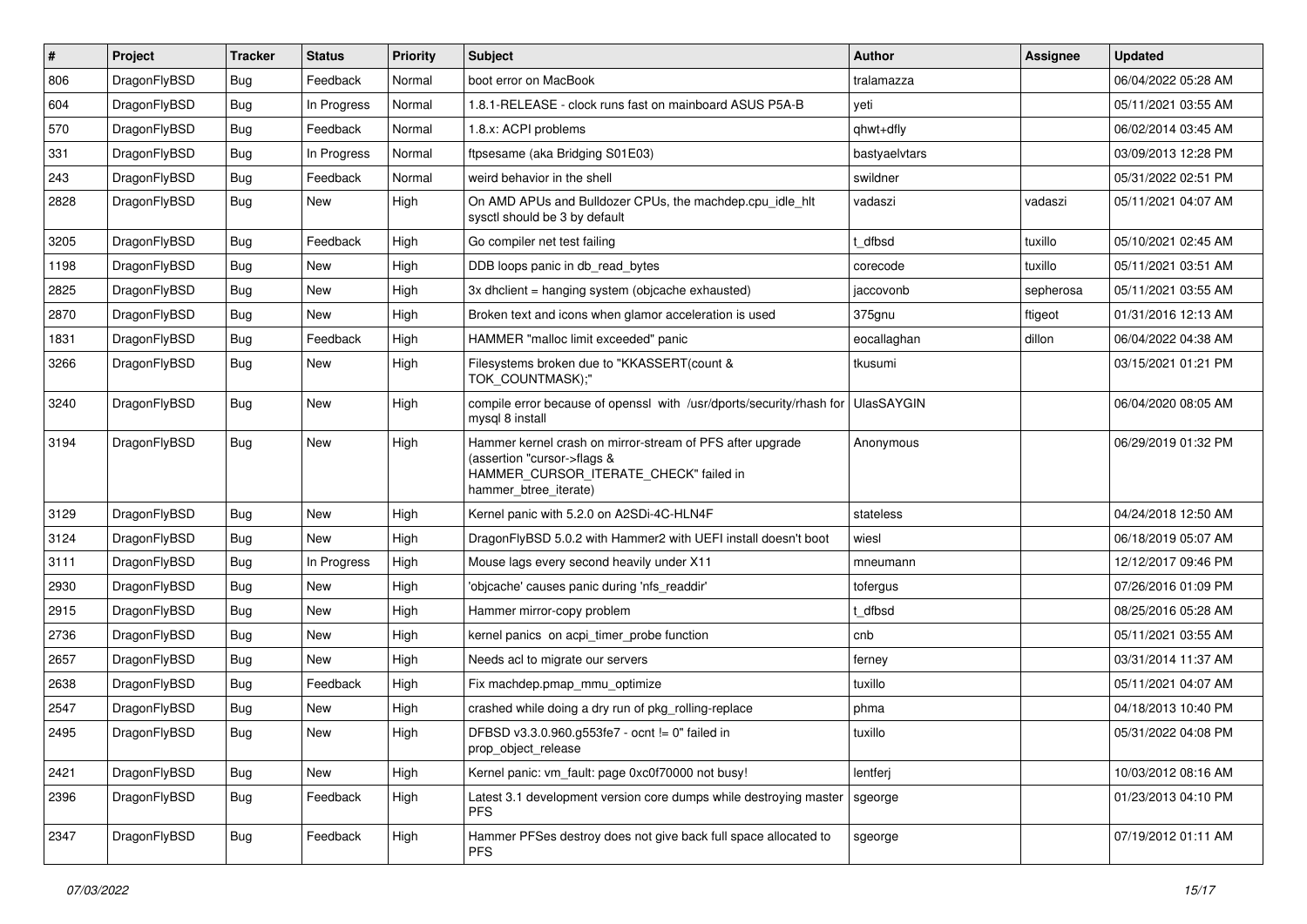| $\pmb{\#}$ | Project      | <b>Tracker</b> | <b>Status</b> | <b>Priority</b> | Subject                                                                                    | Author            | Assignee | <b>Updated</b>      |
|------------|--------------|----------------|---------------|-----------------|--------------------------------------------------------------------------------------------|-------------------|----------|---------------------|
| 2296       | DragonFlyBSD | <b>Bug</b>     | In Progress   | High            | panic: assertion "m->wire count > 0" failed                                                | thomas.nikolajsen |          | 08/30/2012 06:09 AM |
| 2140       | DragonFlyBSD | <b>Bug</b>     | New           | High            | hammer_io_delallocate panic with 'duplicate entry' message                                 | ttw               |          | 10/07/2011 12:22 PM |
| 2117       | DragonFlyBSD | Bug            | New           | High            | ACPI and/or bce(4) problem with 2.11.0.673.g0d557 on HP DL380<br>G6                        | pauska            |          | 08/22/2011 10:15 AM |
| 2071       | DragonFlyBSD | Bug            | <b>New</b>    | High            | Panic on assertion: (int)(flg->seq - seq) > 0 in hammer_flusher_flush<br>after inode error | vsrinivas         |          | 06/12/2011 07:59 AM |
| 1920       | DragonFlyBSD | <b>Bug</b>     | New           | High            | system hangs                                                                               | zhtw              |          | 11/22/2010 08:59 AM |
| 1185       | DragonFlyBSD | <b>Bug</b>     | <b>New</b>    | High            | need a tool to merge changes into /etc                                                     | wa1ter            |          | 02/18/2014 06:02 AM |
| 884        | DragonFlyBSD | <b>Bug</b>     | In Progress   | High            | Performance/memory problems under filesystem IO load                                       | hasso             |          | 05/11/2021 03:50 AM |
| 3113       | DragonFlyBSD | <b>Bug</b>     | In Progress   | Urgent          | Booting vKernel fails due being out of swap space                                          | tcullen           |          | 05/11/2021 04:14 AM |
| 2735       | DragonFlyBSD | Bug            | New           | Urgent          | iwn panics SYSSASSERT                                                                      | cnb               |          | 05/11/2021 03:55 AM |
| 2499       | DragonFlyBSD | <b>Bug</b>     | In Progress   | Urgent          | DRAGONFLY 3 2 lockd not responding correctly                                               | Nerzhul           |          | 01/22/2013 12:47 PM |
| 2423       | DragonFlyBSD | <b>Bug</b>     | <b>New</b>    | Urgent          | After multiple panics/locks, hitting KKASSERT in<br>hammer_init_cursor                     | rumcic            |          | 09/18/2012 02:28 AM |
| 2141       | DragonFlyBSD | <b>Bug</b>     | <b>New</b>    | Urgent          | loader and/or documentation broken                                                         | sjg               |          | 01/20/2012 10:51 AM |
| 599        | DragonFlyBSD | <b>Bug</b>     | New           | Urgent          | 1.9.0 reproducable panic                                                                   | pavalos           |          | 12/22/2010 01:08 AM |
| 2721       | DragonFlyBSD | Submit         | Feedback      | Low             | Some few zalloc calls to objcache ones replacements                                        | dclink            | tuxillo  | 05/11/2021 04:08 AM |
| 2790       | DragonFlyBSD | Submit         | New           | Low             | filedesc softrefs increment code factoring                                                 | dclink            |          | 02/21/2015 04:00 AM |
| 3160       | DragonFlyBSD | Submit         | In Progress   | Normal          | State the implementation difference in pkill/pgrep manual                                  | sevan             | tuxillo  | 06/03/2022 05:15 PM |
| 3145       | DragonFlyBSD | Submit         | In Progress   | Normal          | Update libelf to FreeBSD 12 current and build as base library usable<br>by ports           | davshao           | tuxillo  | 08/20/2021 03:58 PM |
| 2717       | DragonFlyBSD | Submit         | Feedback      | Normal          | Out of range numeric handling                                                              | dclink            | tuxillo  | 05/11/2021 04:08 AM |
| 2438       | DragonFlyBSD | Submit         | Feedback      | Normal          | <b>TRIM</b> fixes                                                                          | Anonymous         | tuxillo  | 05/11/2021 03:45 AM |
| 1700       | DragonFlyBSD | Submit         | In Progress   | Normal          | skip boot2 menu on <enter></enter>                                                         | Johannes.Hofmann  | tuxillo  | 05/15/2022 08:35 AM |
| 3031       | DragonFlyBSD | Submit         | In Progress   | Normal          | Update drm/radeon to Linux 4.7.10 as much as possible                                      | davshao           | ftigeot  | 08/19/2021 12:33 PM |
| 3154       | DragonFlyBSD | Submit         | New           | Normal          | Update serial handling in bootloader                                                       | ddegroot          | dillon   | 11/06/2018 11:21 PM |
| 3312       | DragonFlyBSD | Submit         | New           | Normal          | hammer2: redundant chain modify after chain creation                                       | tkusumi           |          | 05/15/2022 01:35 PM |
| 3276       | DragonFlyBSD | Submit         | New           | Normal          | Add option controlling whether gpt expand expands the last partition<br>(needs testing)    | falsifian         |          | 07/10/2021 03:35 AM |
| 3227       | DragonFlyBSD | Submit         | New           | Normal          | Add HAMMER2 instructions in the installation medium README                                 | daftaupe          |          | 03/26/2020 03:34 PM |
| 3206       | DragonFlyBSD | Submit         | <b>New</b>    | Normal          | update psm/kbd to FreeBSD 12.0 code                                                        | htse              |          | 10/05/2019 03:49 PM |
| 3201       | DragonFlyBSD | Submit         | <b>New</b>    | Normal          | Fixes make search display                                                                  | htse              |          | 08/20/2021 04:02 PM |
| 3147       | DragonFlyBSD | Submit         | <b>New</b>    | Normal          | Enable headless installation                                                               | ddegroot          |          | 10/09/2018 01:25 PM |
| 3142       | DragonFlyBSD | Submit         | <b>New</b>    | Normal          | lib/libdmsg: Unbreak using new API EVP_CIPHER_CTX_new()                                    | tkusumi           |          | 07/08/2018 04:18 AM |
| 3135       | DragonFlyBSD | Submit         | New           | Normal          | Add EVFILT_RECV and EVFILT_SEND                                                            | tautolog          |          | 05/25/2018 09:59 PM |